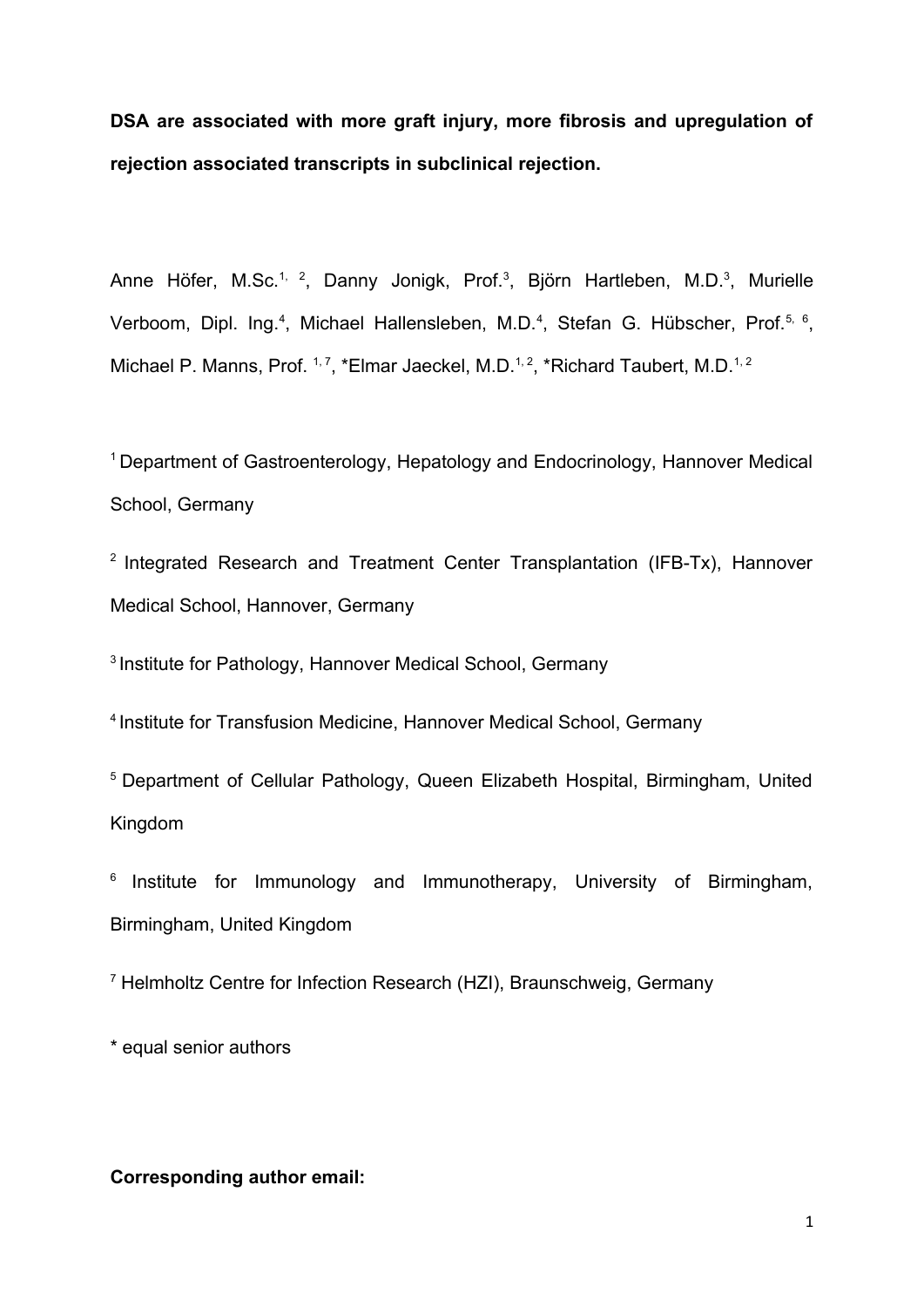Dr. Richard Taubert (M.D.)

Hannover Medical School

Dept. Gastroenterology, Hepatology and Endocrinology

OE 6810, Geb. K11 01-1360, Carl Neuberg Street 1, 30625 Hannover, Germany

Tel.: +49-511-532-6995; Fax: +49-511-532-6998

[taubert.richard@mh-hannover.de](mailto:taubert.richard@mh-hannover.de)

## **Author contributions**:

Study concept and design: EJ, RT. Performed experiments: AH. Acquired and contributed clinical data: AH, MV, MH, MPM, EJ, RT. Detection of DSA: MV, MH. Design of the pathological scoring proforma: SH. Pathological scoring: DJ, BH, SH. Analysis and interpretation of data: AH, DJ, MV, MH, EJ, RT. Statistical analysis: AH, RT. Drafting of the manuscript: AH, DJ, MH, EJ, RT. Critical revision of the manuscript for important intellectual content: BH, MV, SH, MPM. Obtained funding: EJ, RT. Study supervision: EJ, RT.

### **Disclosure:**

The authors declare no conflicts of interest.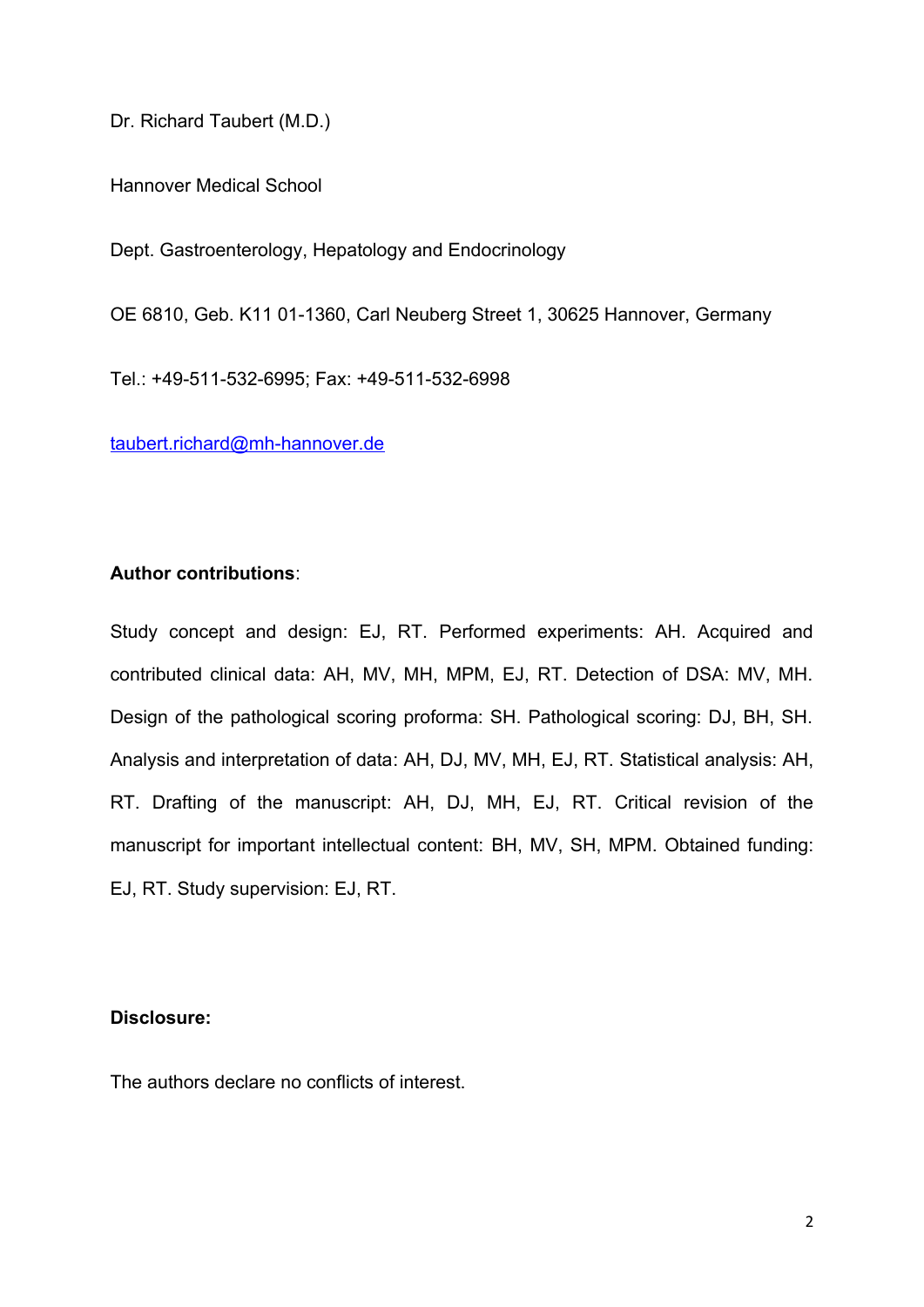### **Financial support:**

The work was supported by grants from the German Research Foundation (SFB738 project B4 and Z2), the Integrated Research Center Transplantation (IFB-Tx projects ISI5, ISI6, CBT3) funded by the German Federal Ministry of Education and Research (reference nos. 01EO0802 and 01EO1302). R.T. was supported by the Young Faculty Program of Hannover Medical School**.**

## **Abbreviations:**

ALT: alanine transaminase; AP: alkaline phosphatase; AST: aspartate transaminase; AMR= antibody-mediated rejection, CP: central perivenulitis; cTCMR: clinical T cellmediated rejection; DSA: donor-specific *anti*-human leukocyte antigens antibodies; FDR: false discovery rate; gGT: *gamma*-glutamyltransferase; HAI: hepatitis activity index; HLA: *anti*-human leukocyte antigens; LAF: liver allograft fibrosis; Ltx: liver transplantation; MHC: major histocompatibility complex; NAS: non-alcoholic fatty liver disease activity score; NHR: no histological rejection; PCA: principal component analysis; RAI: rejection activity index; RT-PCR: real-time polymerase chain reaction; subTCMR: subclinical T cell-mediated rejection; TCMR: T cell-mediated rejection; ULN: upper limit of normal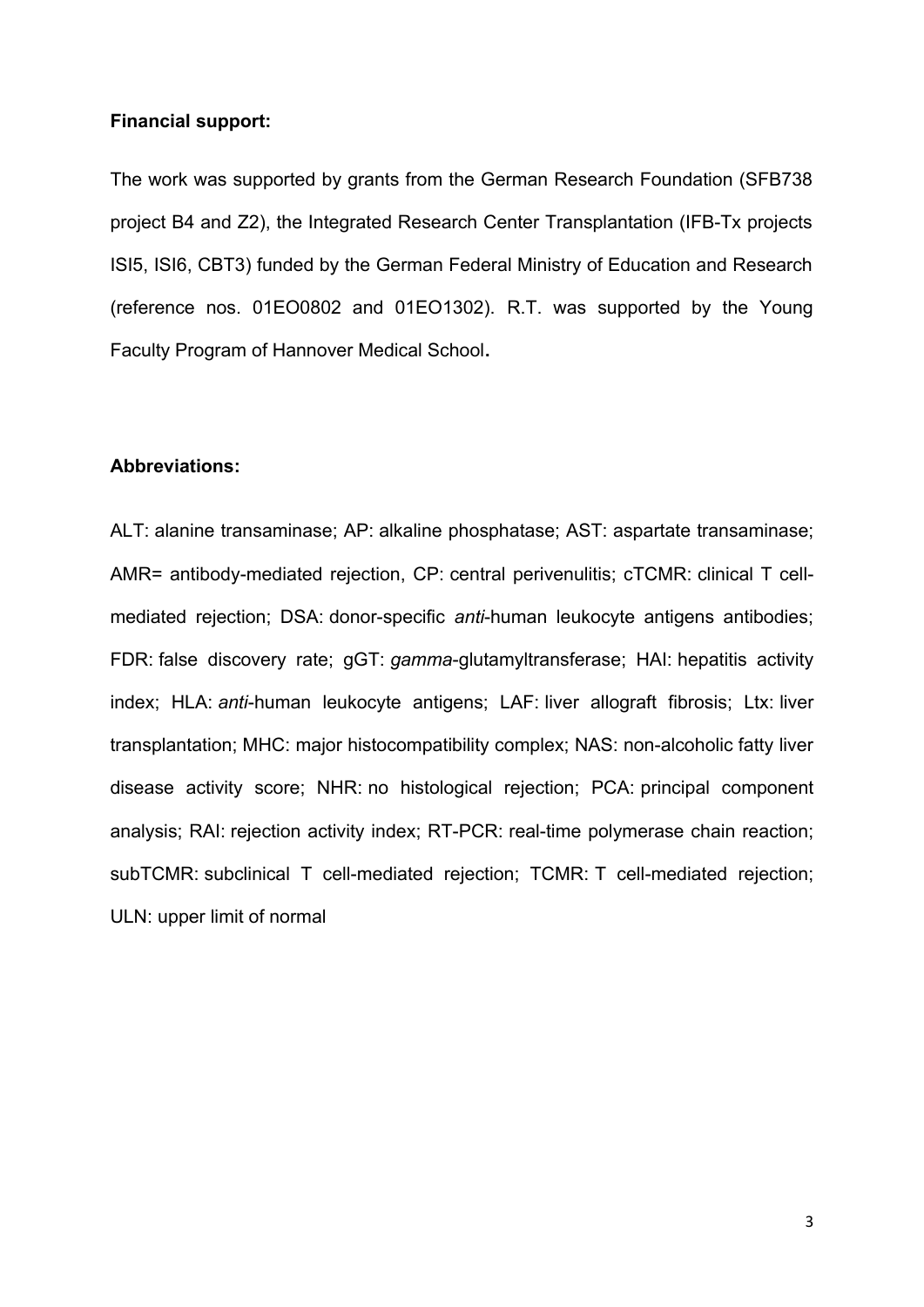#### **Abstract**

**Background**: Subclinical T cell-mediated rejection (subTCMR) is commonly found after liver transplantation and has a good short-term prognosis, even when it is left untreated. Donor-specific antibodies (DSA) are putatively associated with a worse prognosis for recipient and graft after liver transplantation.

**Methods:** To assess the immune regulation in subTCMR grafts, gene expression of 93 transcripts for graft injury, tolerance and immune regulation was analyzed in 77 biopsies with "no histological rejection" (NHR; n=25), "clinical TCMR" (cTMCR; n=16) and subTCMR (n=36). In addition, all available subTCMR biopsies (n=71) were tested for DSA with bead assays.

**Results:** SubTCMR showed heterogeneous and intermediate expression profiles of transcripts that were upregulated in cTCMR. Graft gene expression suggested a lower activation of effector lymphocytes and a higher activation of regulatory T cells in grafts with subTCMR compared to cTCMR.

DSA positivity in subTCMR was associated with histological evidence of more severe graft inflammation and fibrosis. This more severe DSA+ associated graft injury in subTCMR was converged with an upregulation of cTCMR associated transcripts. In non-supervised analysis DSA positive subTCMR mostly clustered together with cTCMR, while DSA negative subTCMR clustered together with NHR.

**Conclusion**: T cell-mediated rejection seem to form a continuum of alloimmune activation. Although subTCMR exhibited less expression of TCMR associated transcript, DSA positivity in subTCMR was associated with an upregulation of rejection associated transcripts. The identification of DSA positive subclinical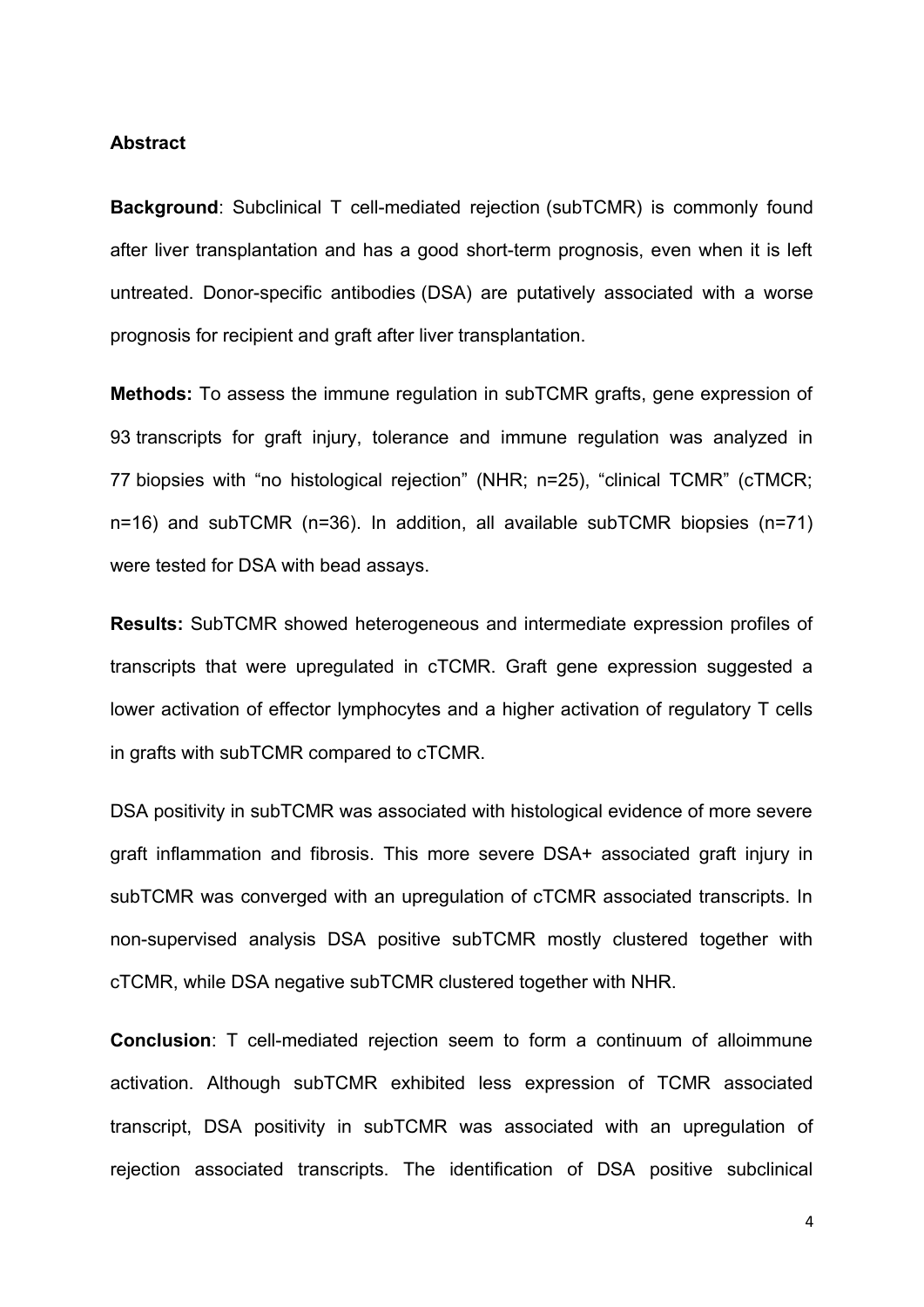rejection might help to define patients with more inflammation in the graft and development of fibrosis.

**Key words:** T cell-mediated rejection, liver transplantation, subclinical rejection, immunosuppression, donor specific antibodies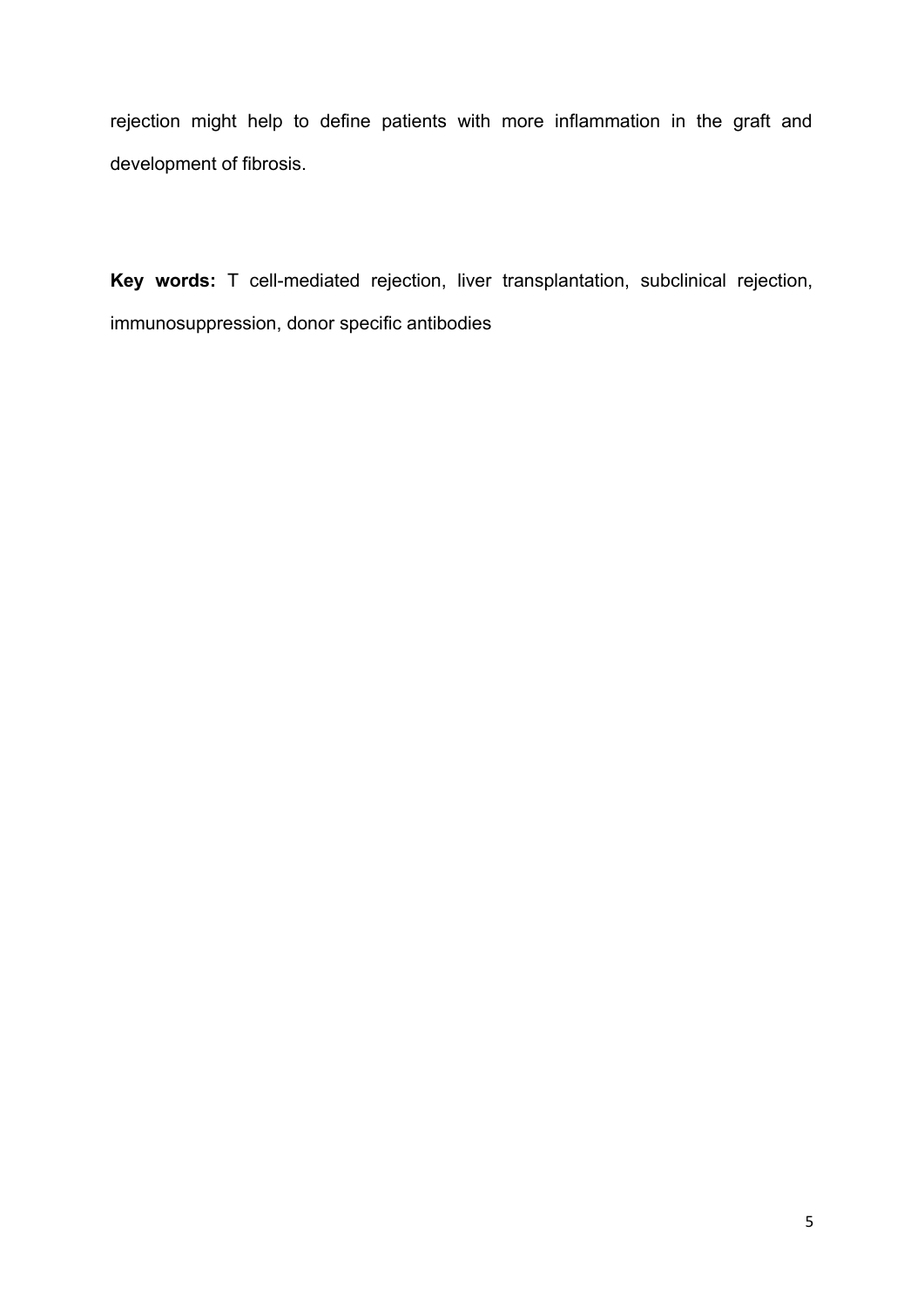### **Introduction**

The increase in patient and graft survival after liver transplantation (Ltx) has mostly been achieved by improvements in the early post-transplantation phase, while the decline due to chronic graft failure showed no further improvement over the last decades<sup>[1](#page-21-3)</sup>. Side effects of chronic immunosuppression, disease recurrence and insufficient control of chronic alloreactivity are considered to be main causes of the stagnating long-term prognosis<sup> $1,2$ </sup>. The last two issues mostly contribute to subclinical histological changes in the majority of liver biopsies late after transplantation<sup>[3](#page-21-2)</sup>. The relevance of these subclinical changes, which are only traceable in protocol liver biopsies, mostly remains unclear.

Subclinical T cell-mediated rejection (subTCMR) describes the presence of the histological features of T cell-mediated rejection (TCMR) but without relevant elevations of liver enzymes. Although arbitrarily chosen, the two times upper limit of normal (ULN) as commonly used threshold for liver enzymes was associated with the cumulative patient survival after early rejection<sup>[4](#page-21-1)</sup>. SubTCMR is commonly found after Ltx in up to 60% early (≤4 weeks) and in approximately 25% of protocol biopsies later (≥3 months) after transplantation, while clinical TCMR (cTCMR) is more prevalent earlier after transplantation. SubTCMR can be found in protocol biopsies with or without previous cTCMR and in longitudinal protocol biopsies<sup>s</sup>. So far subTCMR has a good short to medium term prognosis even if left untreated  $5-8$ . However, long-term consequences are largely unknown.

The immunological mechanisms protecting liver grafts in subTCMR are largely unknown. The histological immunophenotyping suggested a stricter regulation of cytotoxic T cells in grafts with subTCMR compared to  $cTCMR^{5,9}$ .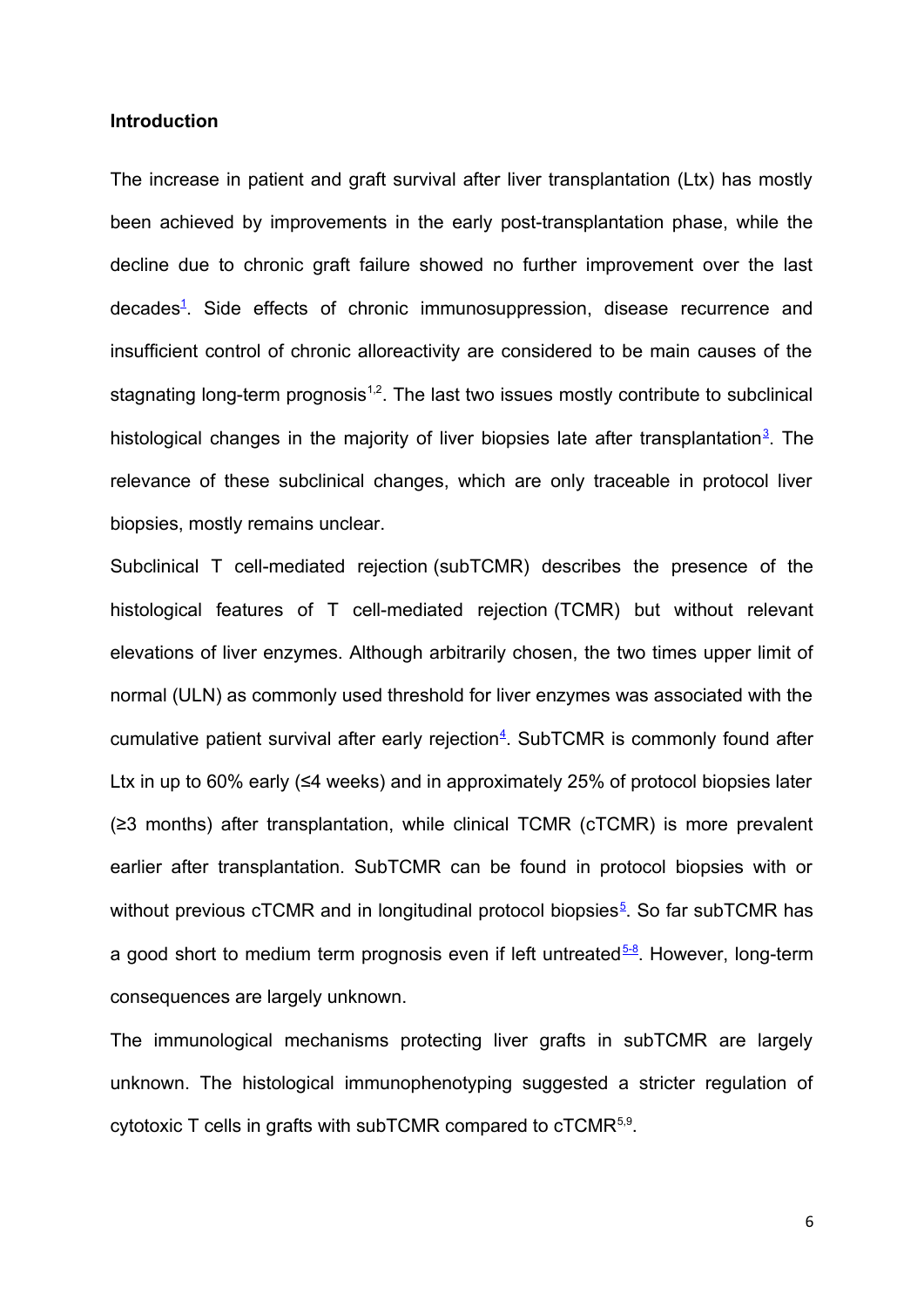SubTCMR after kidney transplantation has a good prognosis $10$ , although rejection and graft injury associated transcripts are upregulated compared to grafts without rejection but less extensive than in clinical rejection<sup>11,12</sup>. The subsequent appearance of donor-specific *anti*-human leukocyte antigens antibodies (DSA) with a transplant glomerulopathy after subTCMR showed a higher risk for graft loss after kidney transplantation<sup>[10](#page-21-5)</sup>.DSA after Ltx are putative risk factors for a reduced graft and patient survival. Furthermore, DSA are associated with graft fibrosis and chronic liver allograft rejection<sup><u>[13-21](#page-21-4)</u></sup>

Our hypothesis was to find a similar gradual upregulation of rejection and injury associated transcripts in liver grafts with subTCMR as it has been described for renal grafts<sup>11,12</sup>. Furthermore, intrahepatic transcriptional levels should be elucidated with regard to the presence of DSA.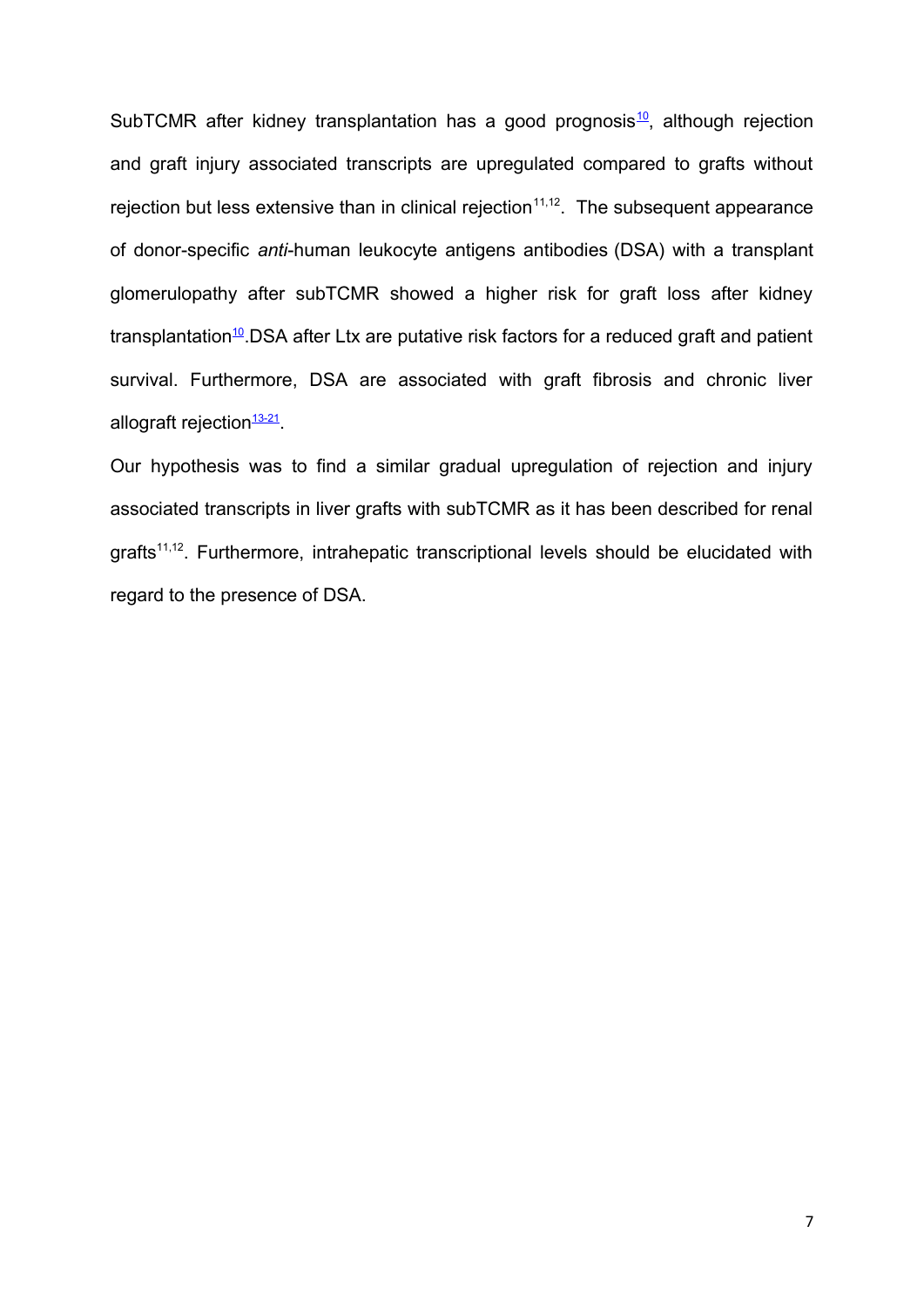### **Material and Methods**

### **Subjects**

We included all liver recipients without a replicative viral hepatitis (HCV-RNA or HBs-Ag negativity) who underwent at least one liver biopsy and agreed to participate in our prospective liver allograft biorepository since 2008. Liver biopsies came from our protocol biopsies program (intended time points: months 3+6+12 and then annually), or from patients with a liver biopsy because of elevated liver enzymes. Participation in the protocol biopsy program was voluntary and offered to all liver transplanted patients without contraindications, e.g. dilatated bile duct, thrombocytopenia etc., even when they were transplanted before 2008. Likewise, all patients with a liver biopsy because of elevated liver enzymes were asked for a participation in the biorepository. Approximately ¾ of biopsies in the repository are protocol biopsies and ¼ biopsies for cause. Up to 30% of patients participated in the protocol biopsy program.Only patients with biopsy proven subTCMR, cTCMR and comparators without rejection and with normal graft function ("no histologic rejection" (NHR)) were selected for this study.

The study was approved by the local Ethics Committee (protocol number 933 for project Z2 of comprehensive research center 738). Written informed consent was obtained from all patients.

### **Histological grading and staging**

Sections of 2 um thickness were stained with haematoxylin and eosin, elastic van gieson stain, periodic acid–Schiff stain, silver stain, Berlin blue stain and rhodanine stain. Histological examination and scoring for the rejection activity index (RAI),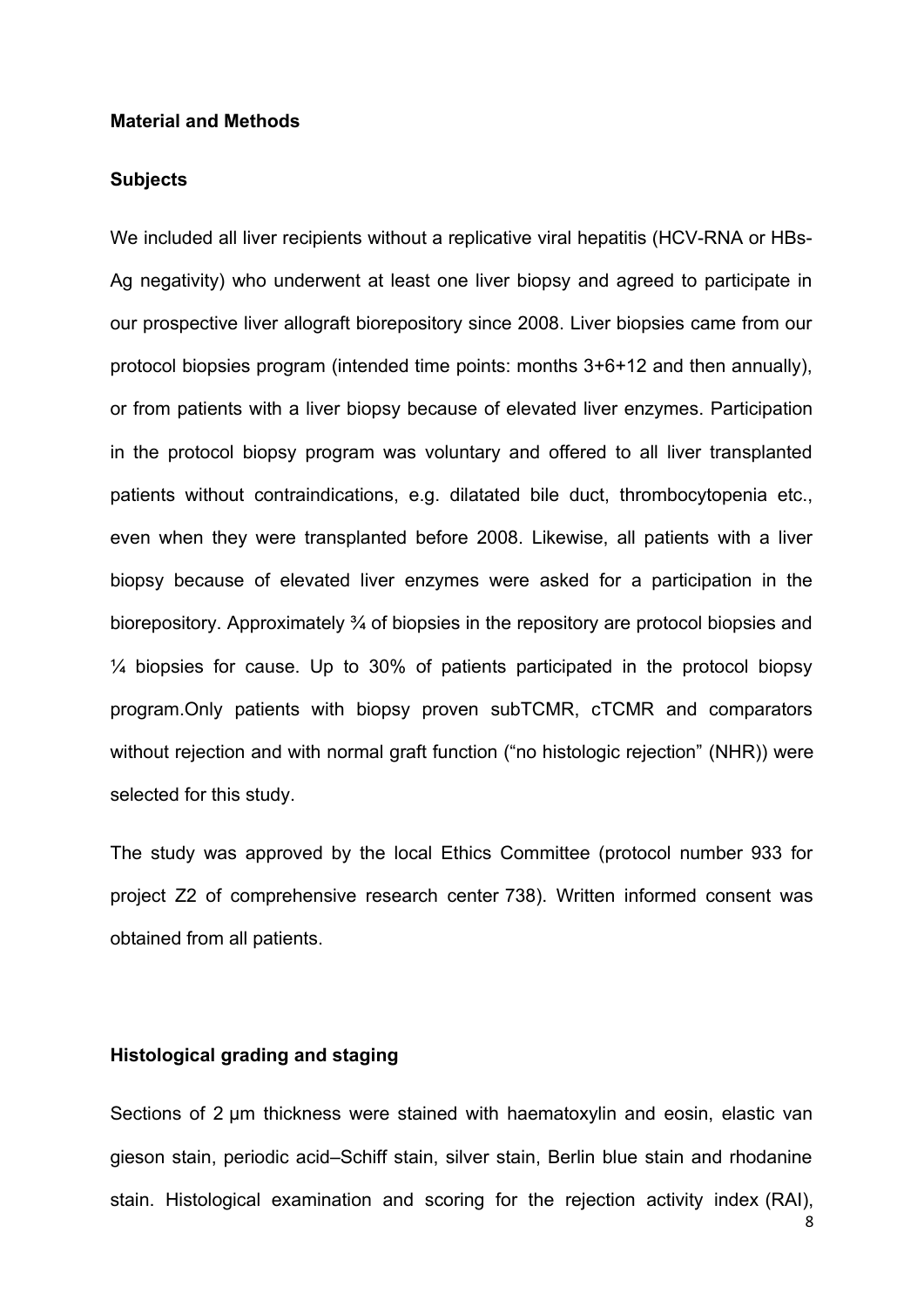inflammation grade and fibrosis stage, central perivenulitis (CP), portal microvasculitis, ductular reaction<sup>[22](#page-22-3)</sup>, fatty liver disease<sup>[23](#page-22-2)</sup> and liver allograft fibrosis (LAF) score<sup>[24](#page-22-1)</sup> was performed by experienced liver pathologists in a blinded fashion as described previously.

### **Detection of donor-specific** *anti***-human leukocyte antigens antibodies.**

Plasma samples for DSA detection were taken within 24 hours around the liver biopsy and cryopreserved at -80° C. The recipient plasma were screened for the presence of HLA class I/II antibodies using mixed HLA antigen-charged polysterene beads (LIFECODES LifeScreen Deluxe-LMX test Gen-Probe-Immucor, Stanford, CT, USA) and a multichannel flow array (Luminex, Austin, TX) as described previously<sup>[25](#page-22-0)</sup>. A specification of HLA antibodies in sera with a positive screening result was performed using class I/class II single-antigen beads (LIFECODES Single Antigen-LSA test Gen-Probe-Immucor, Stanford, CT, USA). The tests were performed according to the manufacturer's instructions. The incidence of DSA positivity was analyzed using MFI threshold of 1000 or more for the plasma antibodies against HLA and a positive match with donor HLA typing.

### **Definition of subclinical and clinical rejection**

SubTCMR and cTCMR were defined as recently published<sup>[5](#page-21-0)</sup>. In short, subTCMR was defined by a Banff RAI≥1+1+1 (portal, bile duct, venous endothelial inflammation) in the absence of relevant liver enzyme elevations. We included only those biopsies that fulfilled all three criteria to exclude borderline TCMR. CTCMR was defined as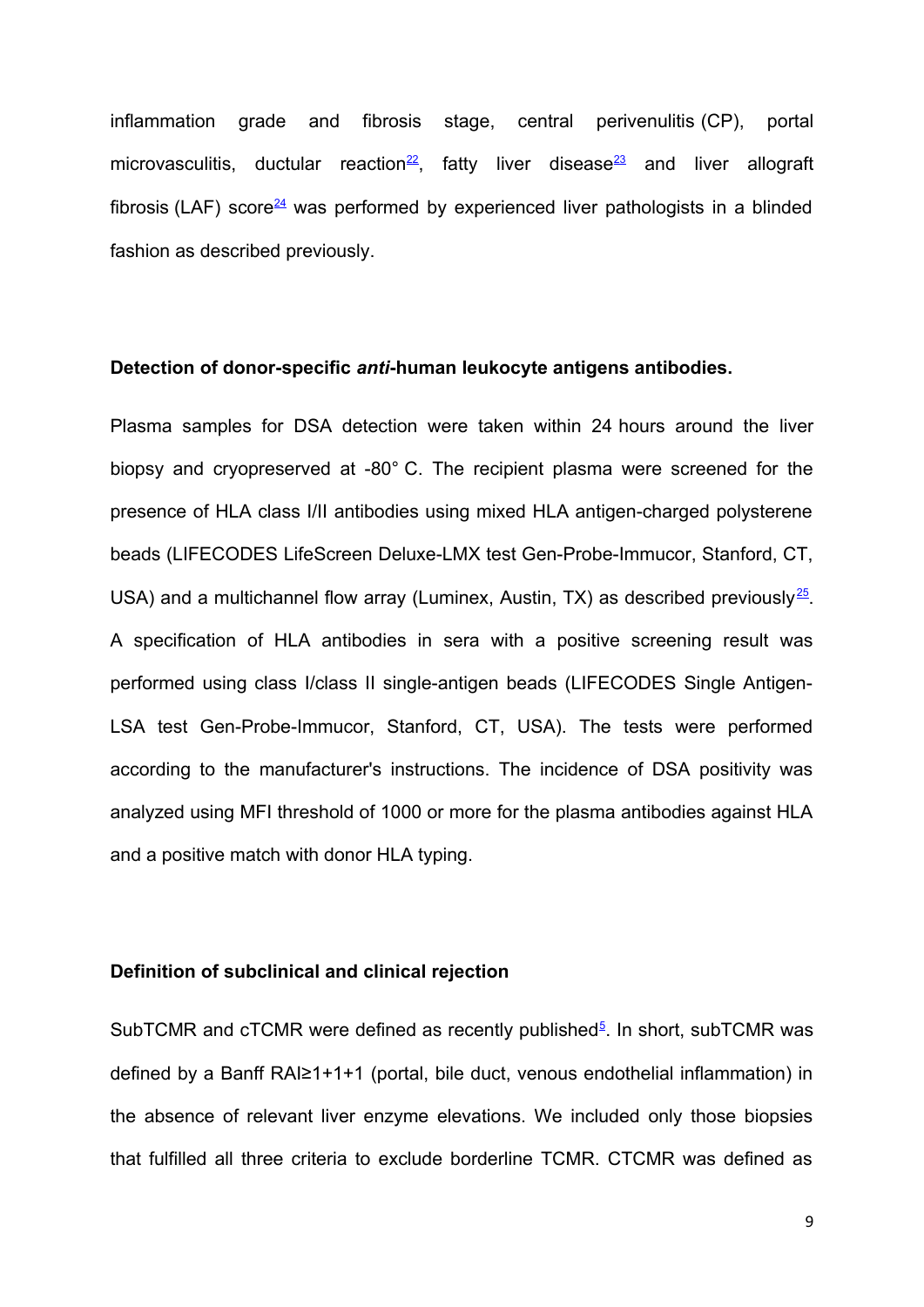RAI≥1+1+1 with relevant liver enzyme elevations (Fig. S1). The cut-off for a relevant liver enzyme elevation was defined as an elevation above twice ULN (≥2xULN) of at least one of the following liver enzymes: alanine transaminase (ALT), aspartate transaminase (AST) and alkaline phosphatase (AP)<sup>[9](#page-21-6)</sup>. For the definition of subTCMR levels of the gamma-glutamyltransferase (gGT) had to be stable or declining, even if elevated above twice ULN, in the weeks and months before the protocol biopsy, while an increasing gGT before the biopsy showing TCMR was considered as cTCMR. This selection was chosen to distinguish better between persistent structural biliary complications and TCMR.

Biopsies of patients with evidence of disease recurrence, viral replication or bacterial infection were excluded.

The control group of no histologic rejection (NHR) consisted of protocol biopsies without TCMR (RAI≤1), without relevant inflammation, no relevant fibrosis (Ishak F≤1, each LAF score components≤1) and liver enzymes within the normal range (Fig. S1).

### **Statistics**

Statistical analysis was performed with SPSS version 15.0 and GraphPad Prism 5.01 software. The Mann-Whitney U test was used to compare quantitative data between two independent groups and the Kruskal-Wallis test with Dunn's multiple comparison post hoc test for more than two groups. The Wilcoxon test was used to compare paired groups. The Fisher's exact test was used to compare contingency tables with two groups and the Chi square test was used to compare more than two groups.

Principal component analysis (PCA) and heat maps of -ΔCt values were performed using Qlucore Omics Explorer v3.3 (Qlucore, Lund, Sweden). For analysis p values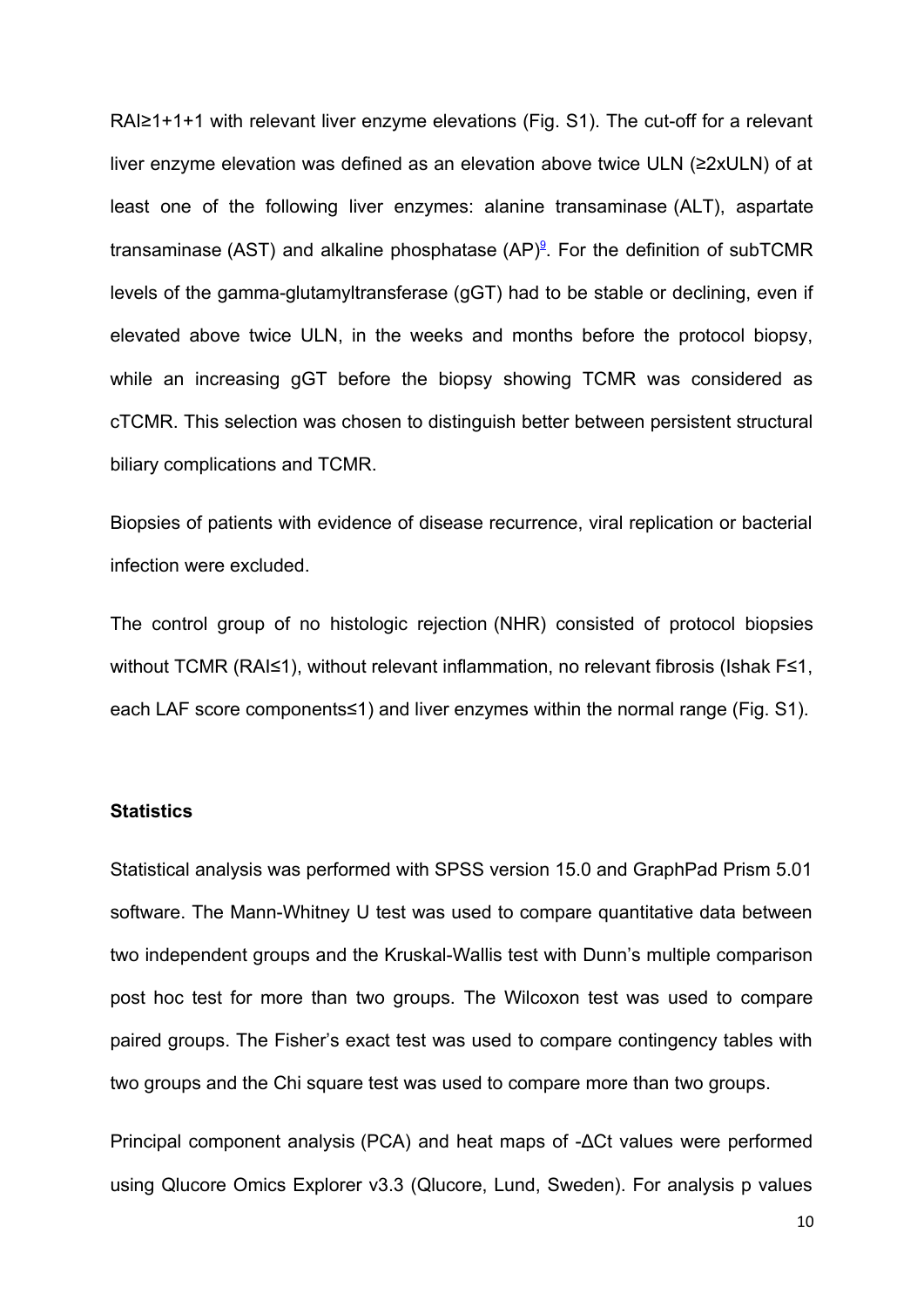were set of ≤0.049 to compare groups to each other for two group comparisons (ttest) and multi group comparison (F-test) (ANOVA). False discovery rate (FDR) calculated for correction of multiple t testing <0.1 was considered significant for all Qlucore analysis.

For pathway analysis with Ingenuity Pathway Analysis (IPA, QIAGEN) the fold changes of the median expression value were used to compare groups NHR vs cTCMR/subTCMR, subTCMR vs cTCMR and DSA+ subTCMR vs DSA- subTCMR.

P-values below 0.05 (two-tailed) were considered statistically significant in all analyses.

Further material and methods are listed in the supplemental information.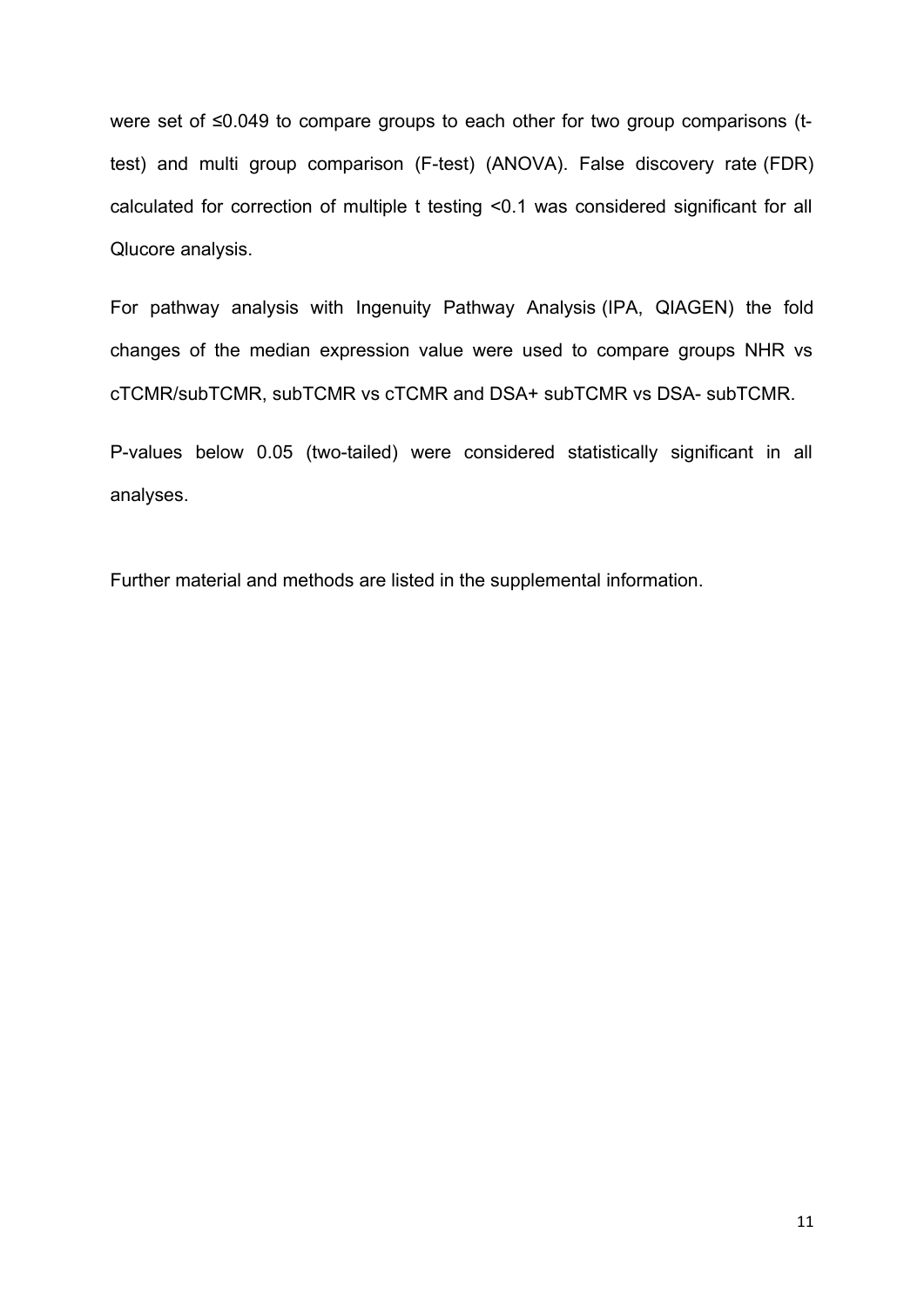### **Results**

### **Patients and biopsies.**

This study is based on our prospective liver biopsy biorepository after liver transplantation. Out of the 232 recruited patients, in whom 737 liver biopsies were taken, liver biopsies fulfilling the criteria of subTCMR were selected as entity of interest and with cTCMR and NHR as comparators (Figure 1). Clinical characteristics of subTCMR and cTCMR of our cohort were published recently<sup>[5](#page-21-0)</sup>. With the available short-medium term follow-up NHR, subTCMR and cTCMR exhibited no significant progression of fibrosis (Fig. S2). However, these results have to be interpreted cautiously, because patients could have NHR, subTCMR or cTCMR in subsequent biopsies.

Only biopsies with mRNA isolated from cryo-conserved biopsies, available in 100 of 179 biopsies, were used for this graft gene expression study. To reduce potential confounders, samples with available mRNA were matched in all groups, as far as possible without reducing samples numbers too much, for age and time after transplantation. SubTCMR and cTCMR were further matched for RAI and fibrosis (Fig. 1, Table 1, Table S1, Fig S3).

Patients of this gene expression study were transplanted 1988-2015 and liver biopsies were taken 2009-2016. NHR had no relevant elevation of liver enzymes and only minimal histological abnormalities. SubTCMR was characterized by normal or only marginally elevated liver enzymes with mild-moderate histological abnormalities. CTCMR exhibited the highest liver enzyme elevation with the most prominent histological abnormalities (Table 1). Differences in immunosuppressive regimen between the groups were most likely related to differences in time after transplantation as well as the era during which the patient was transplanted.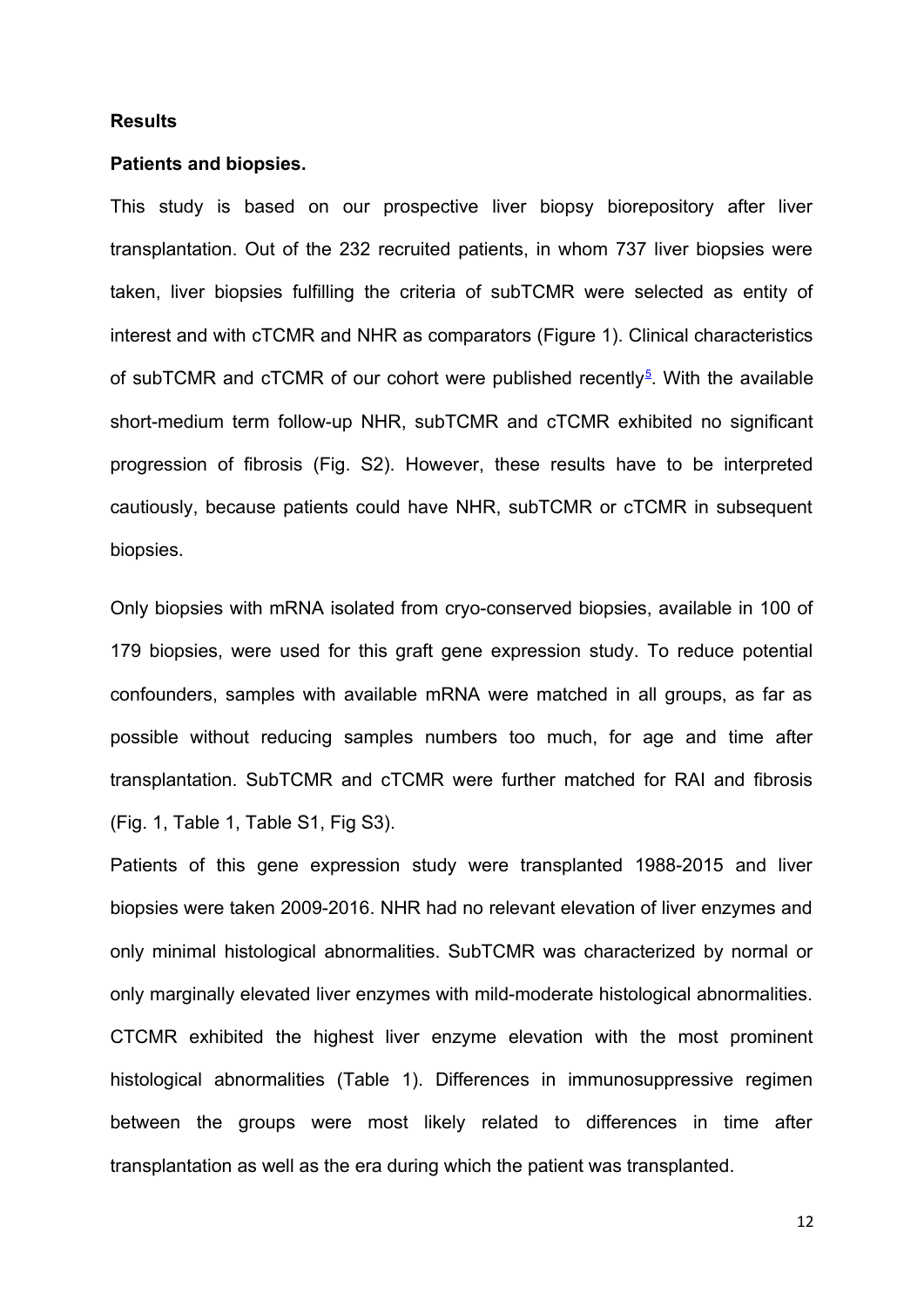# **Intermediate expression of genes associated with rejection, immunoregulation and endothelial cells in grafts with subTCMR.**

Of all graft RNA samples 77 (NHR=25, subTCMR=36, cTCMR=16) were selected for gene expression analysis.

At first the expression of 93 transcripts for rejection, endothelial cells, immunoregulation including T cell exhaustion and operational tolerance after Ltx (Table  $S2)^{\frac{26-29}{2}}$  $S2)^{\frac{26-29}{2}}$  $S2)^{\frac{26-29}{2}}$  was determined in these 77 liver allograft biopsies irrespective of the DSA status.

The expression of more than half of the 93 transcripts (54/93; 58%) was significantly different in the three groups NHR, subTCMR and cTCMR studied according to the principal component analysis (PCA) (p<0.05; FDR<0.079; Figure 2A+B; Table S3). Thereby, two clusters, one with transcripts being upregulated (red cluster) and one being downregulated (green cluster) in cTCMR, could be identified (Fig. 2B). Marked differences in the graft gene expression were noted between cTCMR and NHR. In contrast, gene expression in subTCMR broadly overlapped with both other states and was inhomogeneous within the subTCMR group itself mostly in the red cluster (Fig. 2A+B). In contract subTCMR and NHR exhibited similar expression of transcripts from the green cluster, which were downregulated in cTCMR.

In the pairwise molecular pathways analysis of NHR, subTCMR and cTCMR the same pathways were overexpressed in all three comparisons (Table 2). The results supported the notion that subTCMR was characterized rather by a less extensive expression of the same set of transcripts that were upregulated in cTCMR, than by the expression of unique transcript set.

We recently quantified the infiltration of T cells and Treg in subTCMR, cTCMR and NHR in histology<sup>[5](#page-21-0)</sup>. The current gene expression analysis confirmed the histological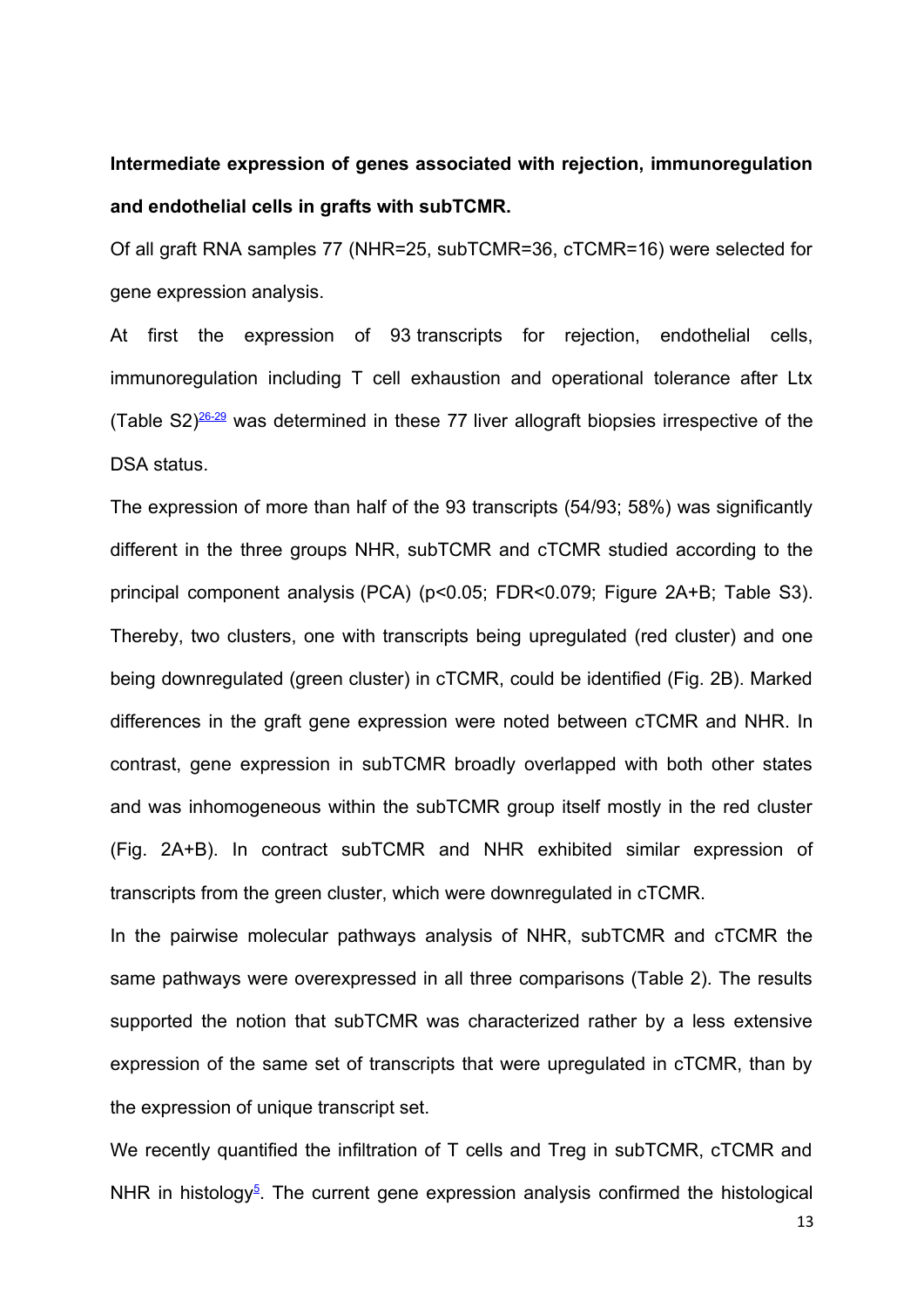finding of no significant overall differences in the intrahepatic infiltration of regulatory (FOXP3) and total T cells (CD3) between subTCMR and cTCMR, all of which from the red cluster (Fig. 2C). However, the intrahepatic expression of granzyme B (red cluster), an effector protease e.g. of cytotoxic T (CD8) and NK cells, was significantly lower in subTCMR and NHR compared to cTCMR, although CD3e and CD8A expression (red cluster) is not significantly different in subTCMR and cTCMR. Furthermore, the expression of S1PR1, the sphingosine-1-phosphate receptor 1 (S1PR1, green cluster), which for instance is downregulated after T cell activation and then leads to a retention of activated T cells in inflamed tissue and which is also expressed by endothelial cells $\frac{30}{2}$  $\frac{30}{2}$  $\frac{30}{2}$ , was significantly higher in subTCMR compared to cTCMR. In contrast, LRRC32 (green cluster), a specific Treg activation marker $\frac{31}{1}$  $\frac{31}{1}$  $\frac{31}{1}$ , is significantly higher in subTCMR and NHR compared to cTCMR, although the expression of the Treg lineage marker FOXP3 is not significantly different in subTCMR and cTCMR (Fig. 2C). In additional to LRRC32 and S1PR1, RORC is the only other transcript from the green cluster that is downregulated in cTCMR.

Next subgroups in subTCMR were be identified, because the expression of the selected transcript sets is not homogenous in subTCMR (Fig. 2B). First, subTCMR was dissected into those with normal AST, ALT and AP (24/36; 67%) and those with marginal elevations of these liver enzymes (>1 and ≤2x ULN; 12/36; 33%). However, expression of the 93 transcripts was not significantly different between these two subgroups in the PCA. Next the liver allograft gene expression were analyzed regarding the DSA status of the recipient.

#### **More severe graft hepatitis and liver fibrosis in DSA positive subTCMR.**

All blood samples paired to liver biopsies in our program were screened for DSA (365 samples of 185 patients). Of the 80 subTCMR biopsies in our program DSA could be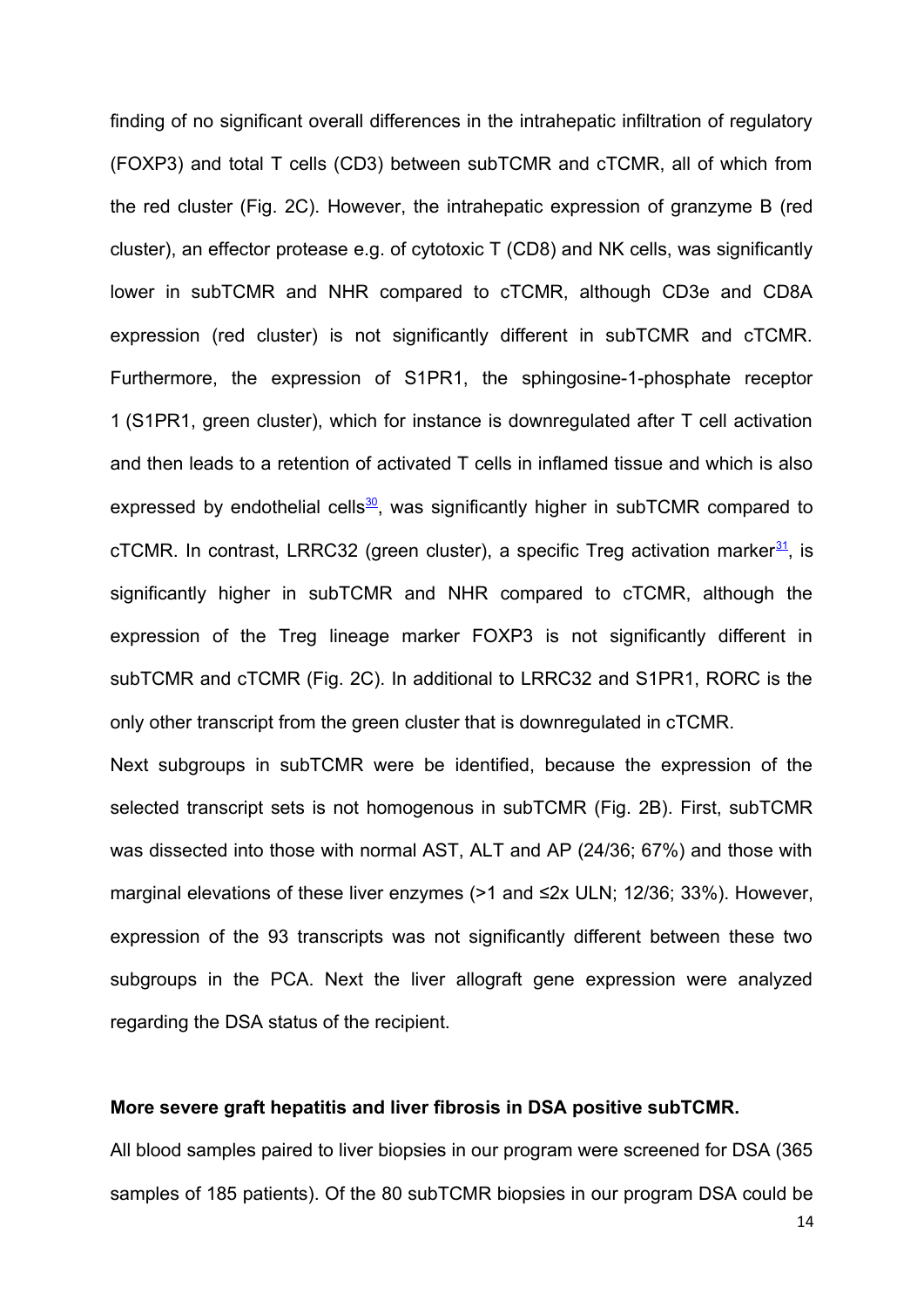assessed in 71 but not in the remaining 9 samples, because of incomplete HLA typing of the donor. DSA were found in 19/71 (27%; DSA+) and not present in 52/71 (73%; DSA-) subTCMR samples (Table 3, Fig. 3A). DSA frequency in subTCMR was comparable to the centers background, lower than in cTCMR and higher than in NHR (Fig. 3A). DSA specificities were mostly targeted against HLA class II DQ epitopes with no significant enrichment of certain DSA specificities in subTCMR compared to the whole biopsy program (Chi square test including specificities against A; A+C; DQ; DR; DQ+DR; others: p=0.460) (Fig. 3B).

Regarding the time course of DSA presence 11/19 (58%) subTCMR samples contained persisting DSA, which were detectable in all sequential samples starting approximately 2-3 months after transplantation. Unfortunately, we had no systematic and complete information about the DSA status before or at transplantation. *De novo* DSA (in comparison to the initial post-transplant samples) were found in 5/19 (26%) samples. The remaining 3/19 (16%) DSA+ subTCMR samples were the first available samples after transplantation (data not shown). So, the time course could not be determined in detail, although DSA frequency was increasing with time after transplantation in our center (data not shown).

The demographic and clinical parameters of DSA+ and DSA- subTCMR patients were not significantly different with a trend to a more frequent use of cyclosporine A in DSA+ subTCMR (Table 3, Fig. S4). However, the presence of DSA was associated with slightly higher histopathological scores for portal and lobular inflammation, RAI and fibrosis in subTCMR (Fig. 3C, Table 3). Additionally, DSA+ subTCMR also exhibited marginally higher scores for ductular reaction and nodular regenerative hyperplasia (Table 3). Unfortunately, longitudinal follow-up biopsies of DSA+ subTCMR were only available in a limited number of patients thereby preventing a reliable estimation of the long-term prognosis.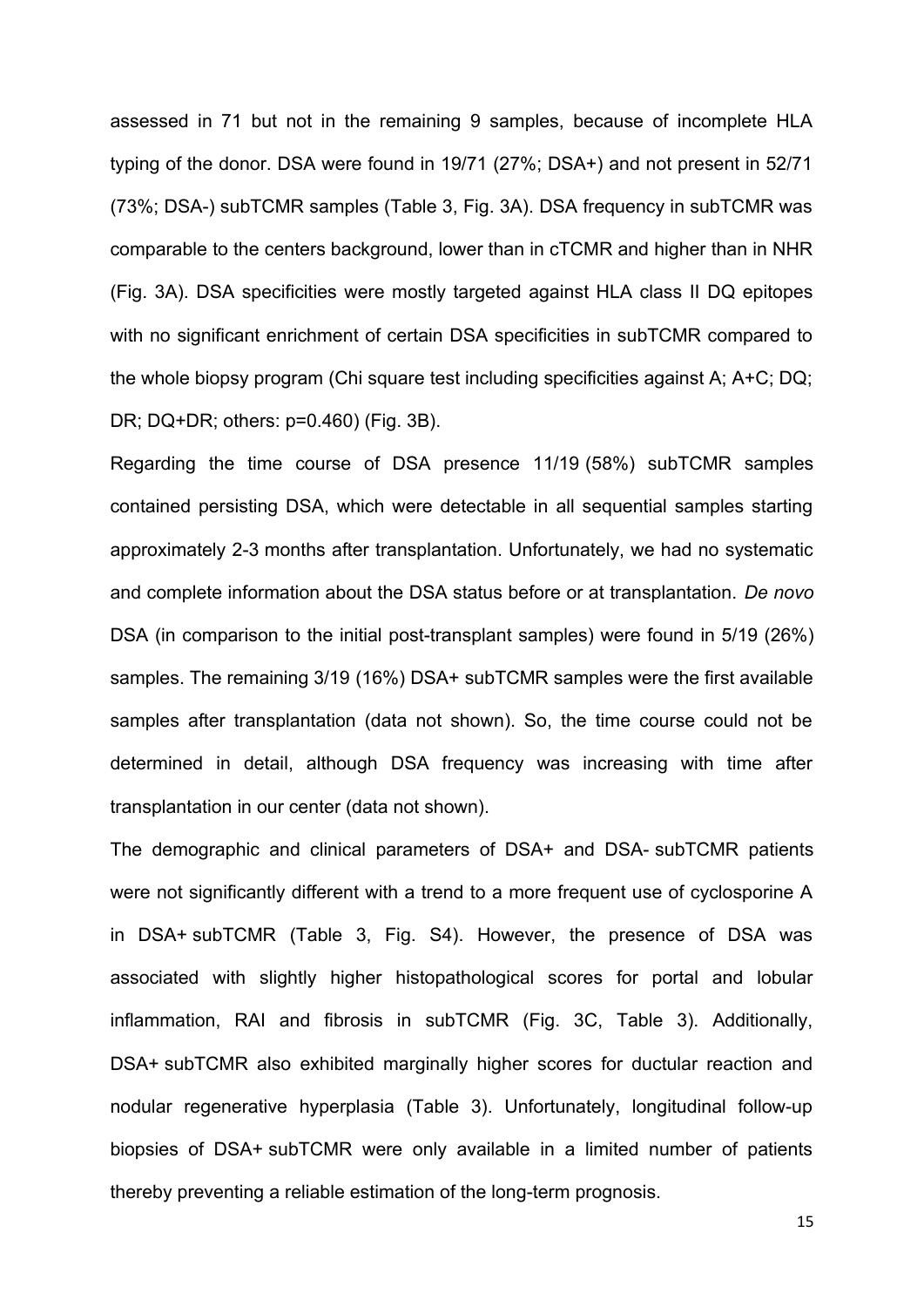## **Up-regulation of genes mostly associated with rejection and T cell exhaustion in DSA positive subTCMR.**

Next, graft gene expression in subTCMR was compared regarding the DSA status, which could be determined in paired blood samples of 28/36 (78%) subTCMR biopsies with available gene expression data, while paired blood samples or a complete donor HLA typing were unavailable in the remaining 8/36 (22%) samples. DSA were then detectable in 8/28 (29%) subTCMR samples. Histological characteristics of this subTCMR sub-cohort with available graft RNA is summarized in Table S1 and showed that selected samples are representative for the total subTCMR cohort (Table 3).

Of the 93 selected transcripts 34 (37%) were significantly up-regulated in DSA+ compared to DSA- subTCMR (p<0.033; FDR<0.1; Fig. 4A+B; Table S4), while no transcript was down-regulated in DSA+ subTCMR. Thereby, differentially expressed transcripts were mostly associated with rejection (19/39 (49%) transcripts were differentially regulated) and T cell exhaustion (6/15 (40%) transcripts), less immunoregulation (6/18 (33%) transcripts) and endothelial cell markers (3/16 (19%) transcripts) and none of the operational tolerance markers were up-regulated in DSA+ subTCMR.

In the molecular pathway analyses the same pathways were overexpressed in DSA+ subTCMR as in cTCMR (Table 2). Furthermore, DSA+ subTCMR clustered mostly with cTCMR (violet cluster) and DSA- subTCMR with NHR (turquoise cluster) in a non-supervised analysis (p <0.05; FDR<0.05; Fig. 4C; Table S5).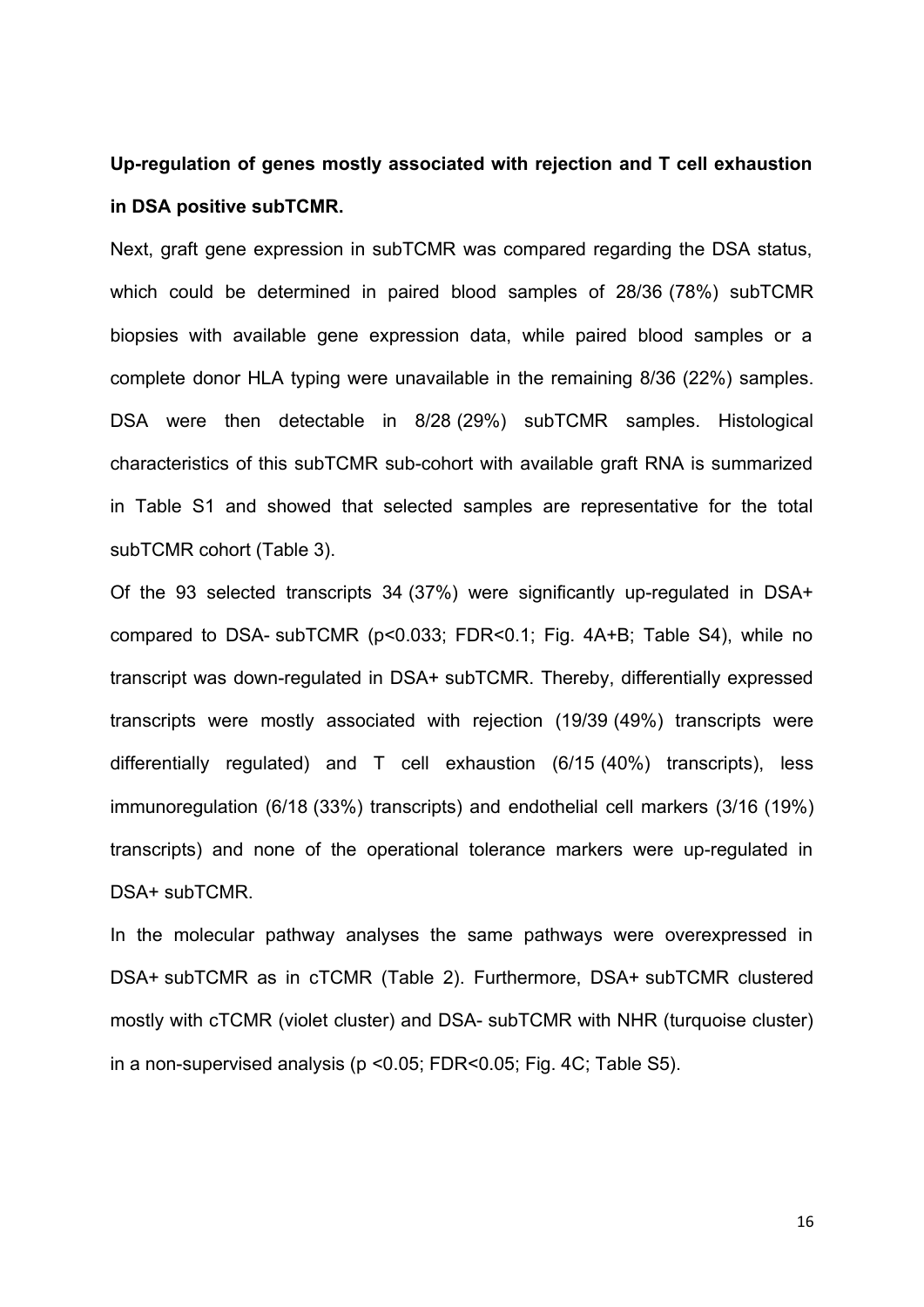#### **Discussion**

The understanding of rejection processes after Ltx beyond acute TCMR and spontaneous operational tolerance is far more limited than after kidney transplantation. So, this is, to our knowledge, the first graft gene expression analysis in subTCMR after Ltx.

SubTCMR seems to have a good prognosis even when left untreated after liver and kidney transplantation $57,10$ . After kidney transplantation the subsequent appearance of DSA in the presence of a transplant glomerulopathy worsens the prognosis of subTCMR<sup>[10](#page-21-5)</sup>. DSAs are closely associated with renal graft damage. This association seems to be weaker in liver grafts $32$ . However, while DSA were associated with a progressive liver graft fibrosis and graft loss $\frac{13-21}{2}$  $\frac{13-21}{2}$  $\frac{13-21}{2}$ , DSA are also found in patients with spontaneous operational tolerance after Ltx and with stable graft function without any immunosuppression<sup>[33-35](#page-22-7)</sup>.

DSA after kidney transplant can be further characterized by C1q binding in blood tests and C4d deposition in histology both leading to a worse prognosis $\frac{36}{2}$  $\frac{36}{2}$  $\frac{36}{2}$ . This association is much weaker after Ltx. The most promising candidate is IgG3 DSA, while the detection of C4d deposition remains problematic in paraffin embedded tissue $\frac{14}{1}$  $\frac{14}{1}$  $\frac{14}{1}$ . The majority of DSA+ liver biopsies (>98%) in our center were C4d negative and the positive biopsies had a C4d deposition that was not suggestive for antibody mediated rejection (AMR). One third of DSA+ subTCMR biopsies (n=7) also exhibited histological features of "possible" chronic AMR. Gene expression was available in only three of these subTCMR/AMR biopsies preventing further analysis.

Although our cohort is too small and the current follow-up too short for an estimation of the prognosis of DSA+ subTCMR after Ltx, it is interesting that DSA positivity is associated with mildly higher scores for graft injury. The finding of slightly more liver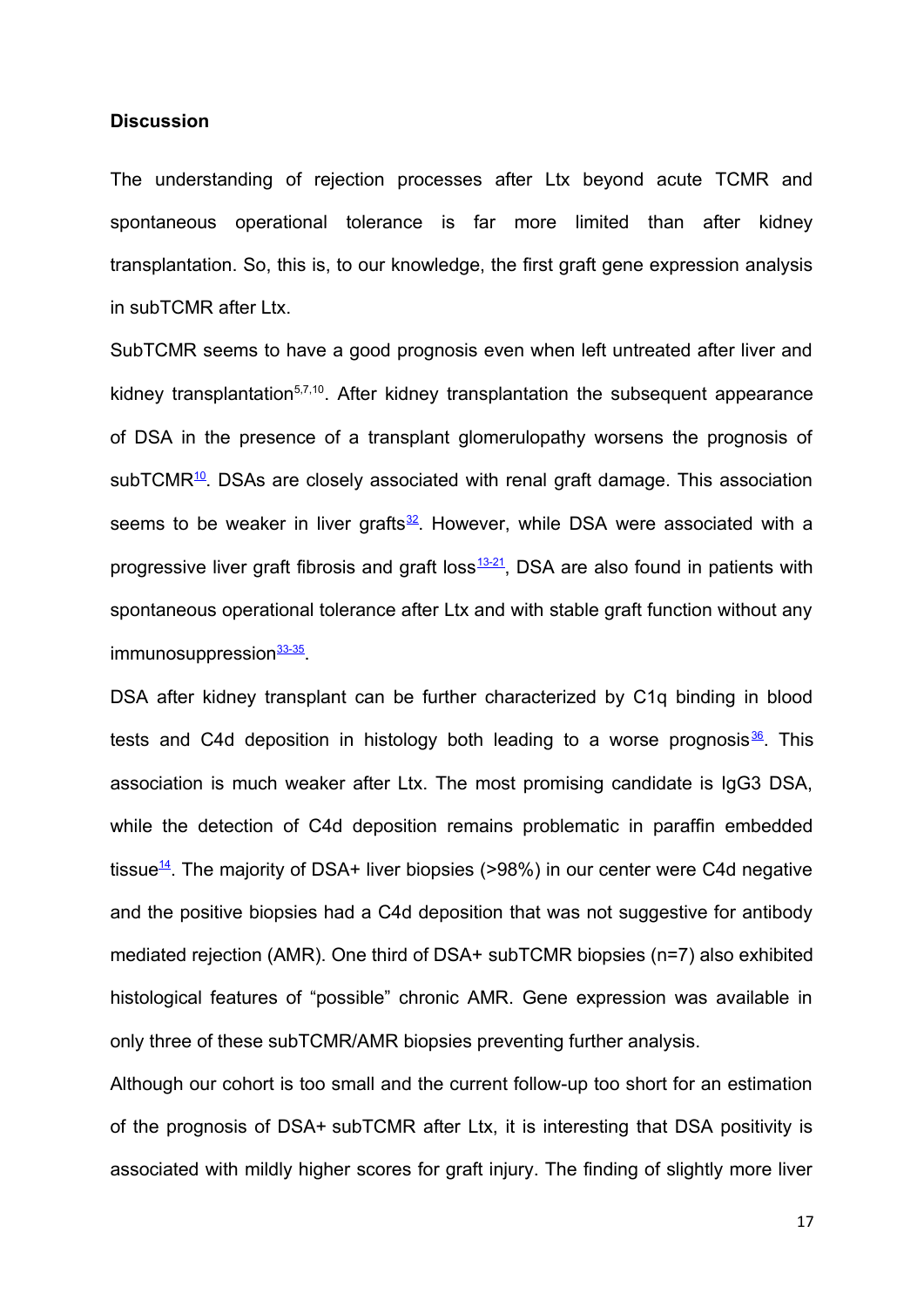fibrosis in all compartments in DSA+ subTCMR points to a progressive tissue damage in these patients that is not biased by time intervals between transplantation and biopsy (Table 3).

Of course, the current study cannot unravel whether DSA are causative for graft injury, or whether the humoral immune system is sensitized towards MHC II molecules in a bystander fashion by the upregulation of MHC II in inflamed liver grafts as summarized in the second hit hypothesis $^{22,32}.$ 

Of note, we carefully excluded all patients with evidence of an infectious (viral and bacterial) trigger for subTCMR, overlapping disease recurrence, e.g. of primary sclerosing cholangitis and primary biliary cholangitis, or accompanying non-alcoholic steatohepatitis. However, patients with a history of bile duct complications were not excluded as long there was no evidence of an acute obstructive cholestasis or cholangitis, because associations of humoral alloreactivity and bile duct complications are occasionally reported in some but not all studies<sup>16,37</sup>. The slightly higher scores for ductular reaction in DSA+ subTCMR could be a manifestation of ischemic biliary injury related to antibody-mediated injury to the peribiliary vascular plexus. The primarily arterial blood supply and the limited regenerative capacities of bile ducts predispose to biliary damages due to transplant vasculopathy $38$ . Nodular regenerative hyperplasia, which appeared to be more common in the DSA+ biopsies, could also reflect antibody-mediated injury to small portal veins and/or sinusoids.

Of note, the differences of histological scores between DSA+ and DSA- subTCMR are usually mild, not more than one score point. This suggests that graft damaging processes proceed rather slowly in untreated subTCMR. However, the constellation of additional hepatitis features beside the rejection characteristics in the portal tract in the presence of DSA seem to mark patients that may deserve a closer surveillance in the future, even when liver enzymes are normal.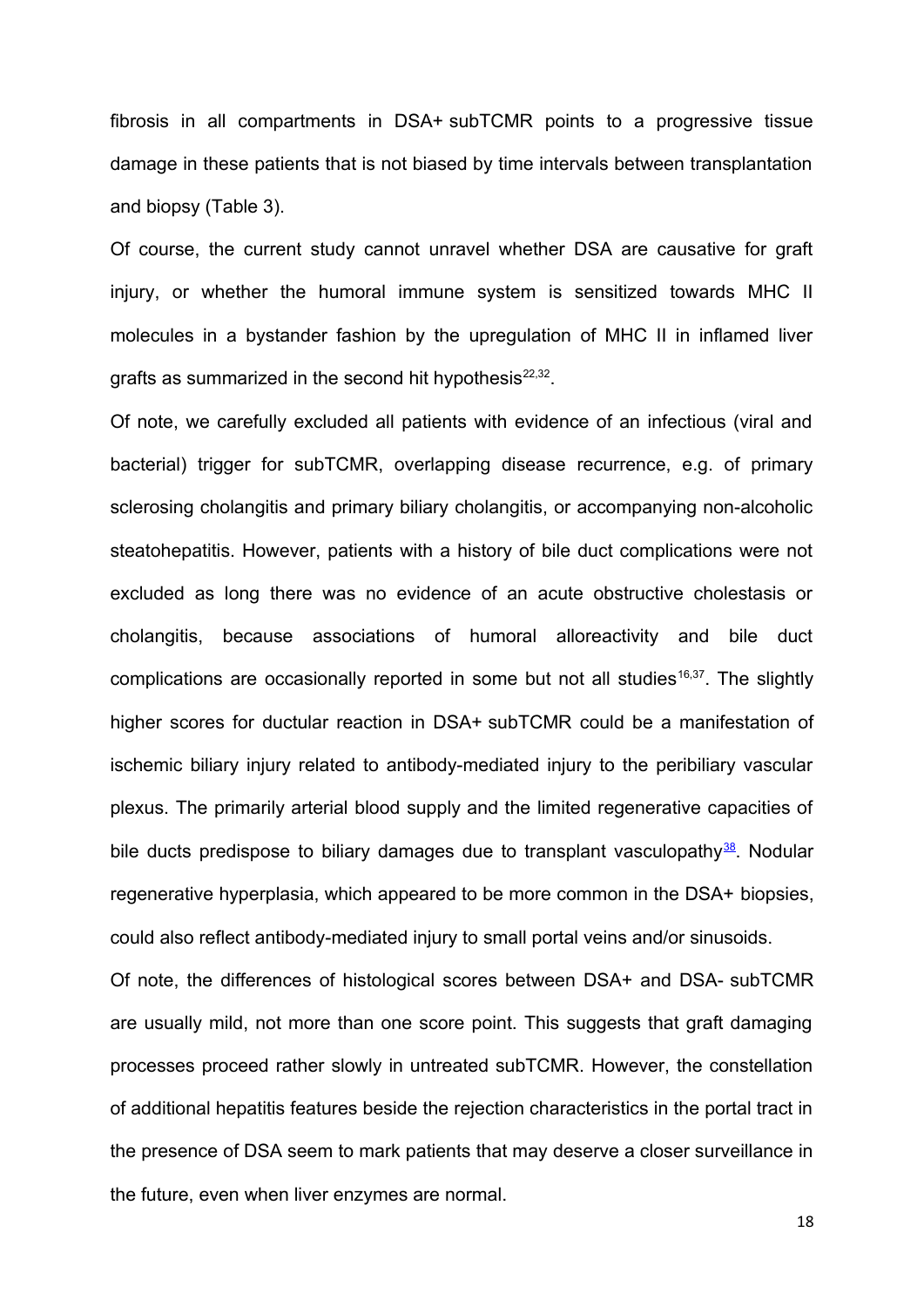Graft gene expression was assessed in subTCMR to help to understand why the clinical phenotype remains subclinical, although histological criteria of TCMR are fulfilled. The biopsies that were used for gene expression analysis here started earliest at month 2 and the majority of biopsies were taken beyond the first year after transplantation. Hence, injury-repair responses to graft implantation stresses, as found in week 6 kidney biopsies, should be no bias $\frac{39}{2}$  $\frac{39}{2}$  $\frac{39}{2}$ . Differences of the rejection groups in the time point after transplantation could not be compensated without dramatically reducing the sample number. NHR and cTCMR biopsies are more frequent earlier after transplantation, while subTCMR has a relatively stable incidence over many years (Table 1) $<sup>5</sup>$  $<sup>5</sup>$  $<sup>5</sup>$ . We tried to minimize a bias of the histological</sup> severity of rejection between subTCMR and cTCMR by carefully matching samples in both groups in the gene expression data set (Fig. 1, Table 1). In summary, we found that rejection or inflammation associated transcripts exhibited a gradual increase from NHR, escalating through subTCMR and culminating in cTCMR. A similar gradual increase is observed in subTCMR after kidney transplantation with larger gene sets and transcriptome analyses, too $11,12$ . On the basis of the inflammation associated transcripts the two rejection phenotypes seem to form a continuum of alloimmune activation in liver and kidney transplants<sup>[11](#page-21-8)</sup>. However, there was no significant difference in the graft gene expression of those with and without marginal liver enzyme elevation within the group of subTCMR.

Interestingly, three transcripts, LRRC32, S1PR1 and RORC, did not follow this continuum. All of which were similarly expressed in NHR and subTCMR and downregulated in cTCMR. LRRC32 is selectively upregulated in Treg but not in effector T cells upon activation $31$ . RORC is expressed at least in two isoforms. Unfortunately, no available primer selectively amplifies the RORγt isoform, the lineage marker for pro-inflammatory Th17 cells. So the RORC transcripts are most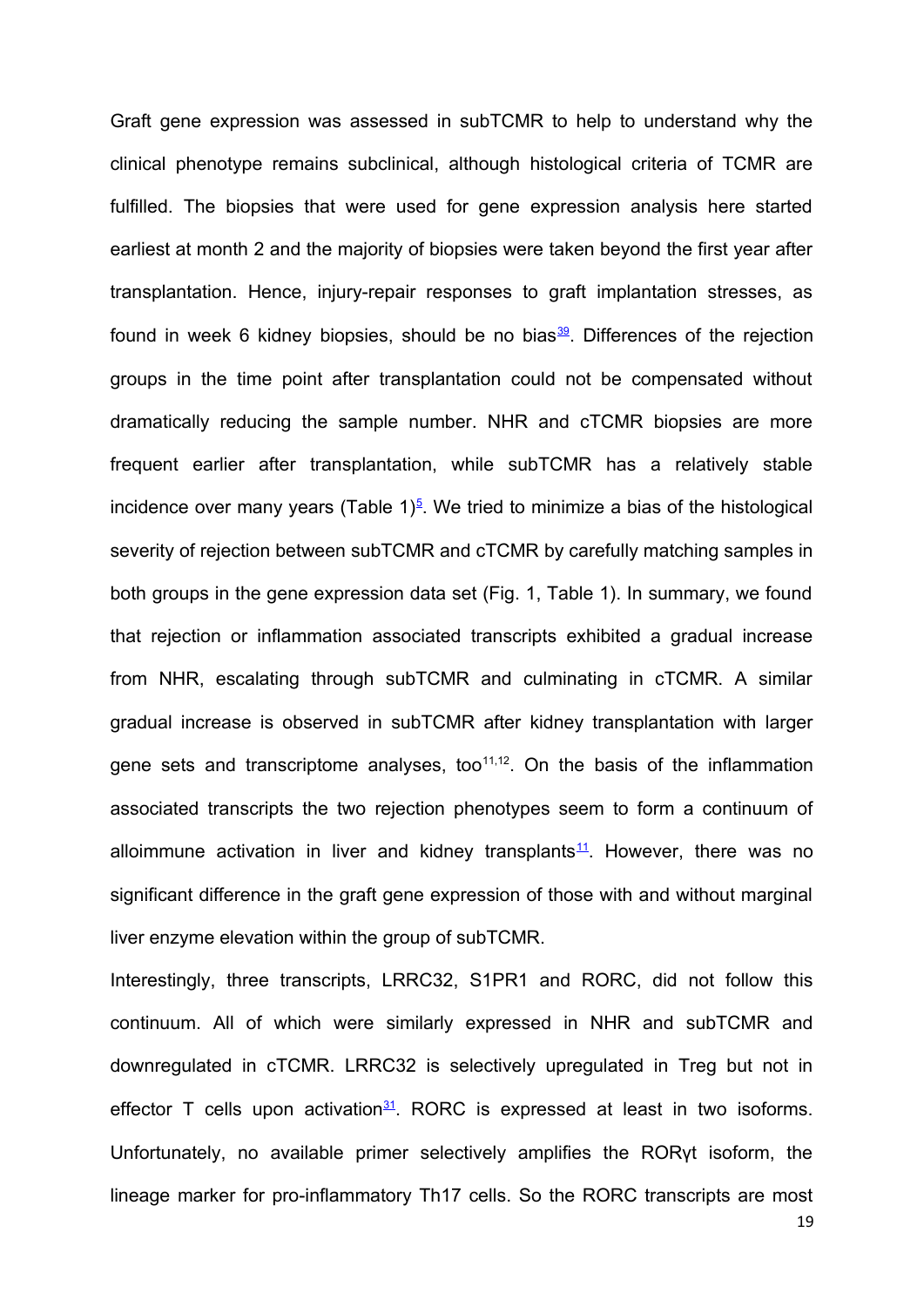likely derived from hepatocytes, where the RORγ isoform, involved in regulation of circadian rhythms, is also expressed $40$ . S1PR1 is expressed by endothelial cells and lymphocytes and is involved in lymphocyte trafficking. Thereby, a S1PR1 downregulation, as seen here during cTCMR compared to subTCMR and NHR, is observed after T cell activation and leads to a retention of activated T cells in inflamed tissue $30$ . Similarly, S1PR1 is downregulated in tissue resident memory lymphocytes $41$ . However, we cannot attribute the differential S1PR1 expression to a single cell type in our approach. The upregulation of GZMB in cTCMR with similarly low levels in subTCMR and NHR also argues for a higher activation state of intrahepatic cytotoxic lymphocytes (T- and NK cells) in cTCMR. However, granzyme positive cells were similarly increased in cytospins from fine needle aspiration biopsies during subTCMR and cTCMR compared to NHR $^{42}$  $^{42}$  $^{42}$ .

The intrahepatic gene expression of CD3, CD8 and FOXP3 backed the results from our previous histological immunophenotyping showing no overall difference in liver infiltration of T cells and Treg in subTCMR and  $\mathsf{cTCMR}^5$  $\mathsf{cTCMR}^5$ . In summary, gene expression in subTCMR seems to imply a lower activation state of effector lymphocytes and a higher activation state of Tregs in the liver allograft. Such mechanisms may inhibit graft injury and keep liver enzymes mostly in the normal range. Interestingly, the same molecular pathways that characterize cTCMR are upregulated in DSA+ subTCMR as well. Hence, within the continuum of alloimmune activation DSA+ subTCMR seem to range closer to cTCMR, while DSA- subTCMR seem to range closer to NHR.

A very recent publication found high expression of gene modules enriched in rejection associated transcripts in late liver allograft biopsies with progressive fibrosis in median 13 years after transplantation<sup>[43](#page-23-3)</sup>. These results from Londono *et al.* suggest a graft damaging potential of subclinical inflammation in the long run. According to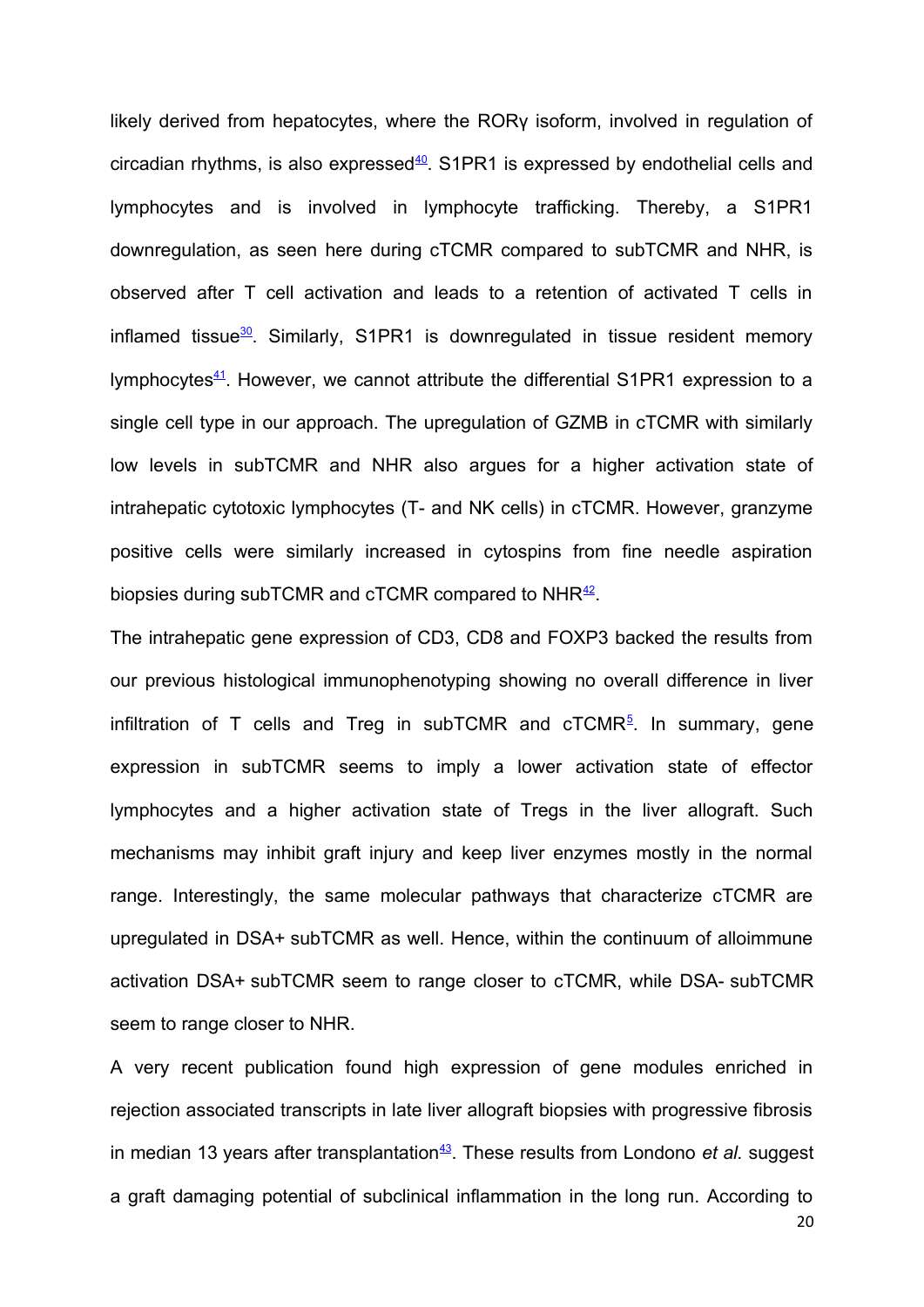the subclinical expression of rejection associated transcripts we would hypothesize that subTCMR without DSA have a lower risk for long term graft damage than DSA+ subTCMR. This has to be proven in the next 5-10 years.

Although, we prospectively collected the biomaterial for this study over a period of 8- 10 years, the donation of biomaterial was voluntary, which could introduce a bias by selection of the most compliant and cooperative patients. Furthermore, protocol biopsies, where the majority of subTCMR were coming from, were only performed voluntarily, again biasing towards the most compliant and most healthy patients. Patients with increased biopsy risks, e.g. low platelets and dilatated bile ducts, were not selected for protocol biopsies, because clinical benefits of protocol biopsies are not convincingly proven. Nonetheless, the comparisons within the group of subTCMR should not be affected by this selection bias, because patients fulfilled the same selection criteria.

In summary, subTCMR after Ltx is a rather inhomogeneous group, in histology and graft gene expression. Thereby, a humoral allo-sensitization as indicated by the appearance of DSA was associated with more subclinical graft injury, more graft fibrosis and upregulation of cTCMR associated transcripts. Hence, the appearance or persistence of DSA in the context of subTCMR should prompt a closer monitoring and reevaluation of the immunosuppressive regimen in these patients.

### **Acknowledgement**

We thank Szilvia Ziegert, Beate Junk and Konstantinos Iordanidis for technical assistance in performing the experiments. We thank Dr. Mark Kühnel and Dr. Helge Stark from the Inst. of Pathology for assistance with the molecular pathway analysis.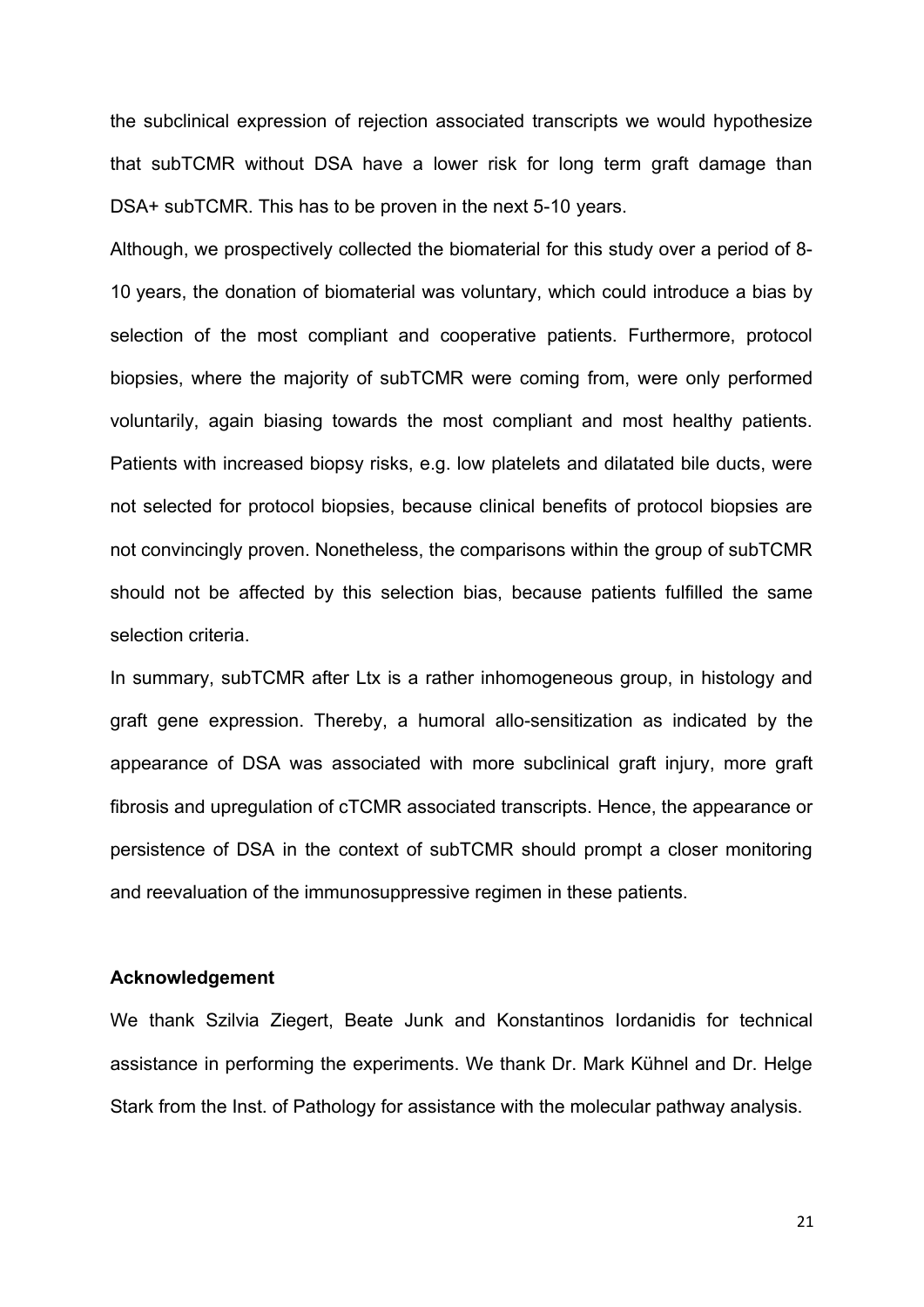## **References**

<span id="page-21-3"></span>1. Rana A, Ackah RL, Webb GJ, et al. No Gains in Long-Term Survival After Liver Transplantation Over the Past Three Decades. *Annals of surgery.* 2018.

2. Watt KD, Pedersen RA, Kremers WK, Heimbach JK, Charlton MR. Evolution of causes and risk factors for mortality post-liver transplant: results of the NIDDK long-term follow-up study. *American journal of transplantation : official journal of the American Society of Transplantation and the American Society of Transplant Surgeons.* 2010;10(6): 1420-1427.

<span id="page-21-2"></span>3. Hubscher SG. What is the long-term outcome of the liver allograft? *Journal of hepatology.* 2011;55(3): 702-717.

<span id="page-21-1"></span>4. Cho JY, Suh KS, Lee HW, et al. The clinical significance of early histological rejection with or without biochemical abnormality in adult living donor liver transplantation for hepatitis B virus related end stage liver disease. *Transpl Int.* 2007;20(1): 37-44.

<span id="page-21-0"></span>5. Baumann AK, Schlue J, Noyan F, et al. Preferential accumulation of T helper cells but not cytotoxic T cells characterizes benign subclinical rejection of human liver allografts. *Liver transplantation : official publication of the American Association for the Study of Liver Diseases and the International Liver Transplantation Society.* 2016;22(7): 943-955.

6. Abraham SC, Poterucha JJ, Rosen CB, Demetris AJ, Krasinskas AM. Histologic abnormalities are common in protocol liver allograft biopsies from patients with normal liver function tests. *Am J Surg Pathol.* 2008;32(7): 965-973.

7. Bartlett AS, Ramadas R, Furness S, Gane E, McCall JL. The natural history of acute histologic rejection without biochemical graft dysfunction in orthotopic liver transplantation: a systematic review. *Liver transplantation : official publication of the American Association for the Study of Liver Diseases and the International Liver Transplantation Society.* 2002;8(12): 1147-1153.

8. Tippner C, Nashan B, Hoshino K, et al. Clinical and subclinical acute rejection early after liver transplantation: contributing factors and relevance for the long-term course. *Transplantation.* 2001;72(6): 1122-1128.

<span id="page-21-6"></span>9. Taubert R, Pischke S, Schlue J, et al. Enrichment of regulatory T cells in acutely rejected human liver allografts. *American journal of transplantation : official journal of the American Society of Transplantation and the American Society of Transplant Surgeons.* 2012;12(12): 3425-3436.

<span id="page-21-5"></span>10. Loupy A, Vernerey D, Tinel C, et al. Subclinical Rejection Phenotypes at 1 Year Post-Transplant and Outcome of Kidney Allografts. *Journal of the American Society of Nephrology : JASN.* 2015;26(7): 1721-1731.

<span id="page-21-8"></span>11. Kurian SM, Velazquez E, Thompson R, et al. Orthogonal Comparison of Molecular Signatures of Kidney Transplants With Subclinical and Clinical Acute Rejection: Equivalent Performance Is Agnostic to Both Technology and Platform. *American journal of transplantation : official journal of the American Society of Transplantation and the American Society of Transplant Surgeons.* 2017;17(8): 2103-2116.

12. Wohlfahrtova M, Tycova I, Honsova E, Lodererova A, Viklicky O. Molecular patterns of subclinical and clinical rejection of kidney allograft: quantity matters. *Kidney & blood pressure research.* 2015;40(3): 244-257.

<span id="page-21-4"></span>13. O'Leary JG, Demetris AJ, Philippe A, et al. Non-HLA Antibodies Impact on C4d Staining, Stellate Cell Activation and Fibrosis in Liver Allografts. *Transplantation.* 2017;101(10): 2399-2409.

<span id="page-21-7"></span>14. O'Leary JG, Kaneku H, Banuelos N, Jennings LW, Klintmalm GB, Terasaki PI. Impact of IgG3 subclass and C1q-fixing donor-specific HLA alloantibodies on rejection and survival in liver transplantation. *American journal of transplantation : official journal of the American Society of Transplantation and the American Society of Transplant Surgeons.* 2015;15(4): 1003-1013.

15. Kaneku H, O'Leary JG, Banuelos N, et al. De novo donor-specific HLA antibodies decrease patient and graft survival in liver transplant recipients. *American journal of transplantation : official journal of the American Society of Transplantation and the American Society of Transplant Surgeons.* 2013;13(6): 1541-1548.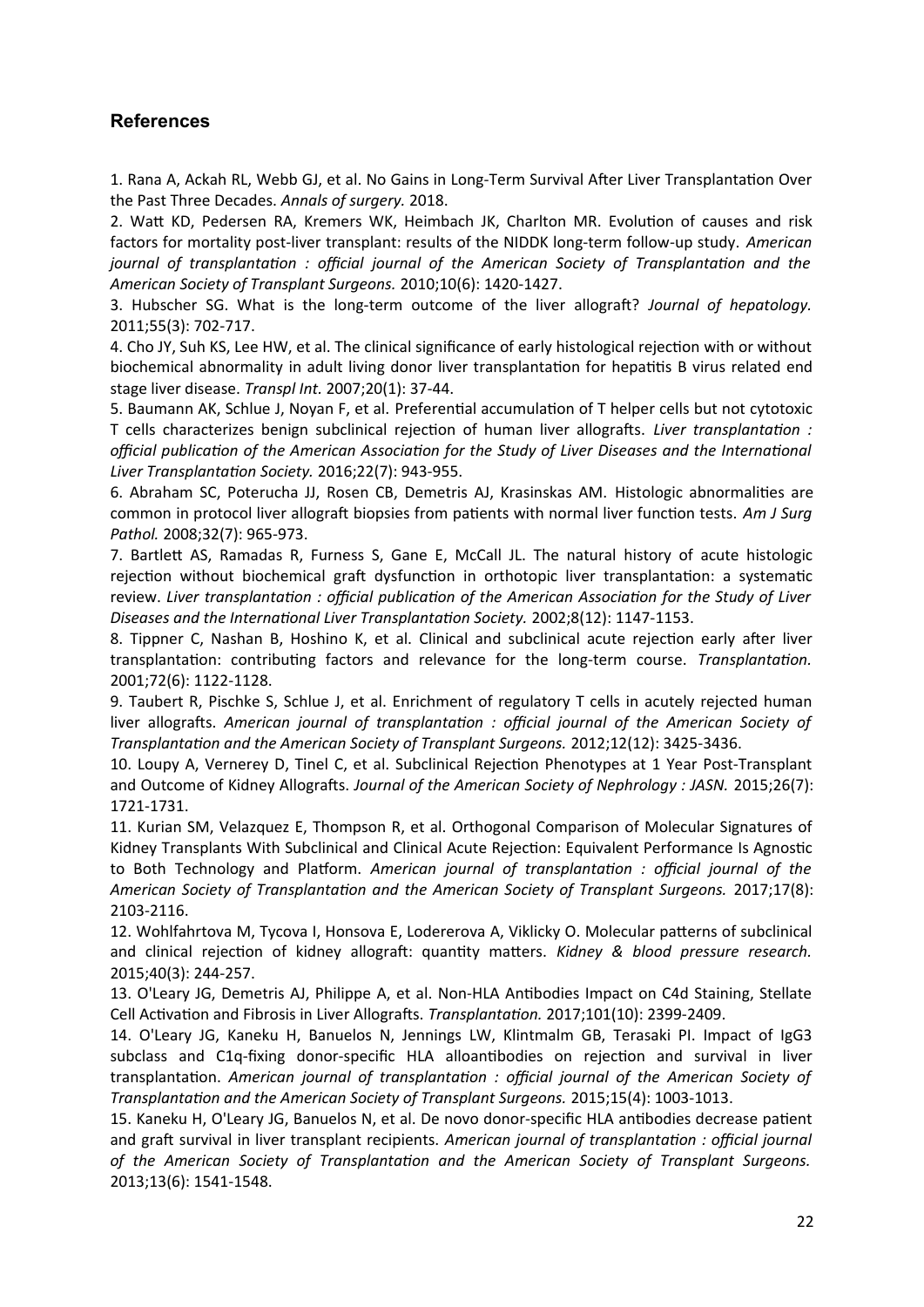16. O'Leary JG, Klintmalm GB. Impact of donor-specific antibodies on results of liver transplantation. *Curr Opin Organ Transplant.* 2013;18(3): 279-284.

17. Iacob S, Cicinnati VR, Lindemann M, et al. Donor-Specific Anti-HLA Antibodies and Endothelial C4d Deposition-Association With Chronic Liver Allograft Failure. *Transplantation.* 2015;99(9): 1869-1875.

18. Levitsky J, Kaneku H, Jie C, Walsh RC, Abecassis M, Tambur AR. Donor-Specific HLA Antibodies in Living Versus Deceased Donor Liver Transplant Recipients. *American journal of transplantation : official journal of the American Society of Transplantation and the American Society of Transplant Surgeons.* 2016;16(8): 2437-2444.

19. Wozniak LJ, Hickey MJ, Venick RS, et al. Donor-specific HLA Antibodies Are Associated With Late Allograft Dysfunction After Pediatric Liver Transplantation. *Transplantation.* 2015;99(7): 1416-1422.

20. Grabhorn E, Binder TM, Obrecht D, et al. Long-term Clinical Relevance of De Novo Donor-Specific Antibodies After Pediatric Liver Transplantation. *Transplantation.* 2015;99(9): 1876-1881.

21. Ohe H, Uchida Y, Yoshizawa A, et al. Association of anti-human leukocyte antigen and antiangiotensin II type 1 receptor antibodies with liver allograft fibrosis after immunosuppression withdrawal. *Transplantation.* 2014;98(10): 1105-1111.

<span id="page-22-3"></span>22. Demetris AJ, Bellamy C, Hubscher SG, et al. 2016 Comprehensive Update of the Banff Working Group on Liver Allograft Pathology: Introduction of Antibody-Mediated Rejection. *American journal of transplantation : official journal of the American Society of Transplantation and the American Society of Transplant Surgeons.* 2016;16(10): 2816-2835.

<span id="page-22-2"></span>23. Kleiner DE, Brunt EM, Van Natta M, et al. Design and validation of a histological scoring system for nonalcoholic fatty liver disease. *Hepatology.* 2005;41(6): 1313-1321.

<span id="page-22-1"></span>24. Venturi C, Sempoux C, Bueno J, et al. Novel histologic scoring system for long-term allograft fibrosis after liver transplantation in children. *American journal of transplantation : official journal of the American Society of Transplantation and the American Society of Transplant Surgeons.* 2012;12(11): 2986-2996.

<span id="page-22-0"></span>25. Ius F, Sommer W, Kieneke D, et al. IgM-Enriched Human Intravenous Immunoglobulin-Based Treatment of Patients With Early Donor Specific Anti-HLA Antibodies After Lung Transplantation. *Transplantation.* 2016;100(12): 2682-2692.

<span id="page-22-4"></span>26. Bohne F, Martinez-Llordella M, Lozano JJ, et al. Intra-graft expression of genes involved in iron homeostasis predicts the development of operational tolerance in human liver transplantation. *The Journal of clinical investigation.* 2012;122(1): 368-382.

27. Taubert R, Danger R, Londono MC, et al. Hepatic Infiltrates in Operational Tolerant Patients After Liver Transplantation Show Enrichment of Regulatory T Cells Before Proinflammatory Genes Are Downregulated. *American journal of transplantation : official journal of the American Society of Transplantation and the American Society of Transplant Surgeons.* 2016;16(4): 1285-1293.

28. McKinney EF, Lee JC, Jayne DR, Lyons PA, Smith KG. T-cell exhaustion, co-stimulation and clinical outcome in autoimmunity and infection. *Nature.* 2015;523(7562): 612-616.

29. Bonaccorsi-Riani E, Pennycuick A, Londono MC, et al. Molecular Characterization of Acute Cellular Rejection Occurring During Intentional Immunosuppression Withdrawal in Liver Transplantation. *American journal of transplantation : official journal of the American Society of Transplantation and the American Society of Transplant Surgeons.* 2016;16(2): 484-496.

<span id="page-22-6"></span>30. Aoki M, Aoki H, Ramanathan R, Hait NC, Takabe K. Sphingosine-1-Phosphate Signaling in Immune Cells and Inflammation: Roles and Therapeutic Potential. *Mediators of inflammation.* 2016;2016: 8606878.

<span id="page-22-5"></span>31. Noyan F, Lee YS, Zimmermann K, et al. Isolation of human antigen-specific regulatory T cells with high suppressive function. *European journal of immunology.* 2014;44(9): 2592-2602.

<span id="page-22-8"></span>32. Kim PT, Demetris AJ, O'Leary JG. Prevention and treatment of liver allograft antibody-mediated rejection and the role of the 'two-hit hypothesis'. *Curr Opin Organ Transplant.* 2016;21(2): 209-218.

<span id="page-22-7"></span>33. Benitez C, Londono MC, Miquel R, et al. Prospective multicenter clinical trial of immunosuppressive drug withdrawal in stable adult liver transplant recipients. *Hepatology.* 2013;58(5): 1824-1835.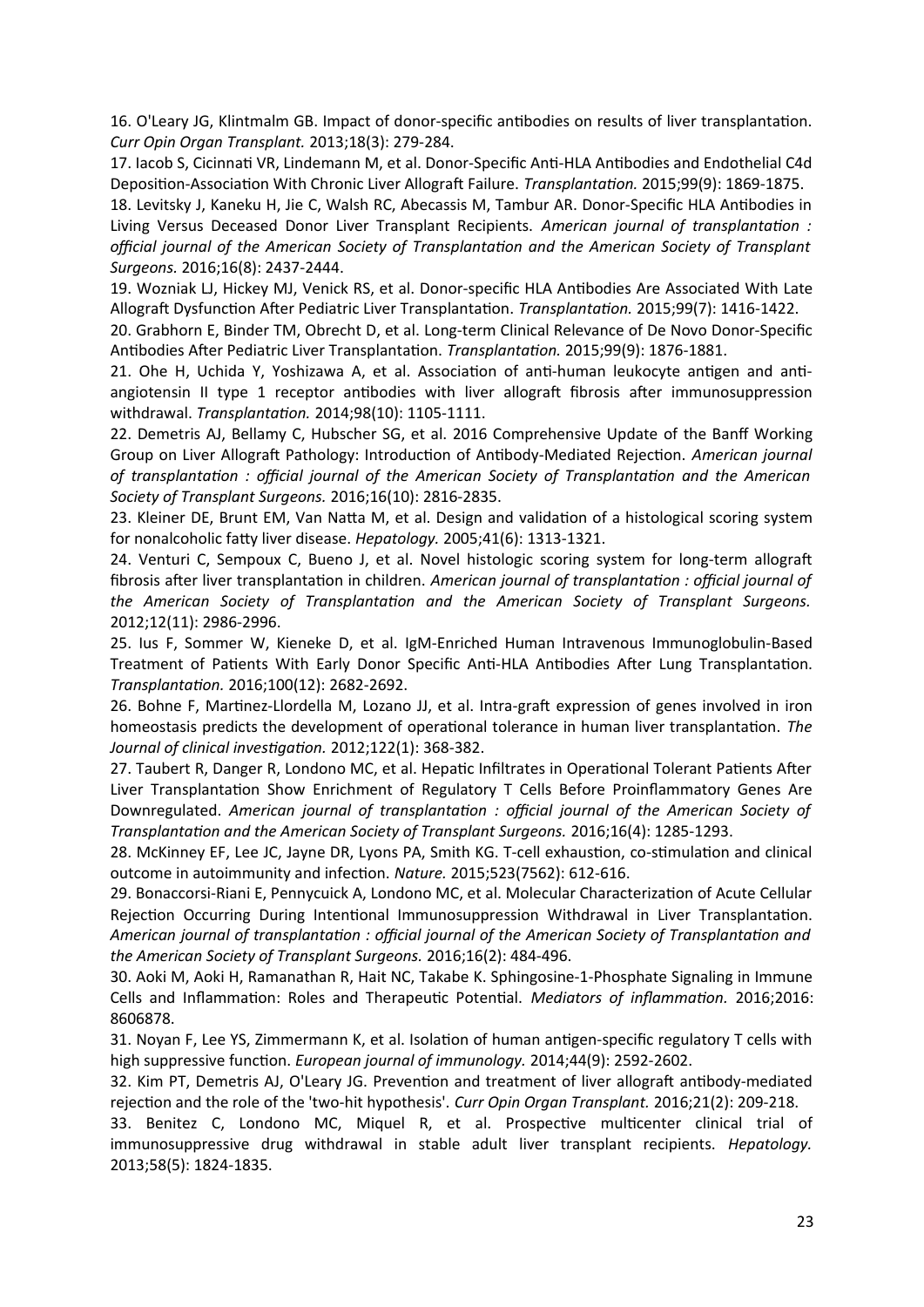34. Feng S, Ekong UD, Lobritto SJ, et al. Complete immunosuppression withdrawal and subsequent allograft function among pediatric recipients of parental living donor liver transplants. *Jama.* 2012;307(3): 283-293.

35. Feng S, Demetris AJ, Spain KM, et al. Five-year histological and serological follow-up of operationally tolerant pediatric liver transplant recipients enrolled in WISP-R. *Hepatology.* 2017;65(2): 647-660.

<span id="page-23-0"></span>36. Loupy A, Lefaucheur C, Vernerey D, et al. Complement-binding anti-HLA antibodies and kidneyallograft survival. *The New England journal of medicine.* 2013;369(13): 1215-1226.

37. den Dulk AC, Shi X, Verhoeven CJ, et al. Donor specific anti-HLA antibodies are not associated with non-anastomotic biliary strictures but both are independent risk factors for graft loss after liver transplantation. *Clinical transplantation.* 2017.

<span id="page-23-1"></span>38. Demetris AJ, Bellamy CO, Gandhi CR, Prost S, Nakanuma Y, Stolz DB. Functional Immune Anatomy of the Liver-As an Allograft. *American journal of transplantation : official journal of the American Society of Transplantation and the American Society of Transplant Surgeons.* 2016;16(6): 1653-1680.

<span id="page-23-2"></span>39. Mengel M, Chang J, Kayser D, et al. The molecular phenotype of 6-week protocol biopsies from human renal allografts: reflections of prior injury but not future course. *American journal of transplantation : official journal of the American Society of Transplantation and the American Society of Transplant Surgeons.* 2011;11(4): 708-718.

<span id="page-23-6"></span>40. Eberl G. RORgammat, a multitask nuclear receptor at mucosal surfaces. *Mucosal immunology.* 2017;10(1): 27-34.

<span id="page-23-5"></span>41. Skon CN, Lee JY, Anderson KG, Masopust D, Hogquist KA, Jameson SC. Transcriptional downregulation of S1pr1 is required for the establishment of resident memory CD8+ T cells. *Nature immunology.* 2013;14(12): 1285-1293.

<span id="page-23-4"></span>42. Kuijf ML, Kwekkeboom J, Kuijpers MA, et al. Granzyme expression in fine-needle aspirates from liver allografts is increased during acute rejection. *Liver transplantation : official publication of the American Association for the Study of Liver Diseases and the International Liver Transplantation Society.* 2002;8(10): 952-956.

<span id="page-23-3"></span>43. Londono MC, Souza LN, Lozano JJ, et al. Molecular profiling of subclinical inflammatory lesions in long-term surviving adult liver transplant recipients. *Journal of hepatology.* 2018.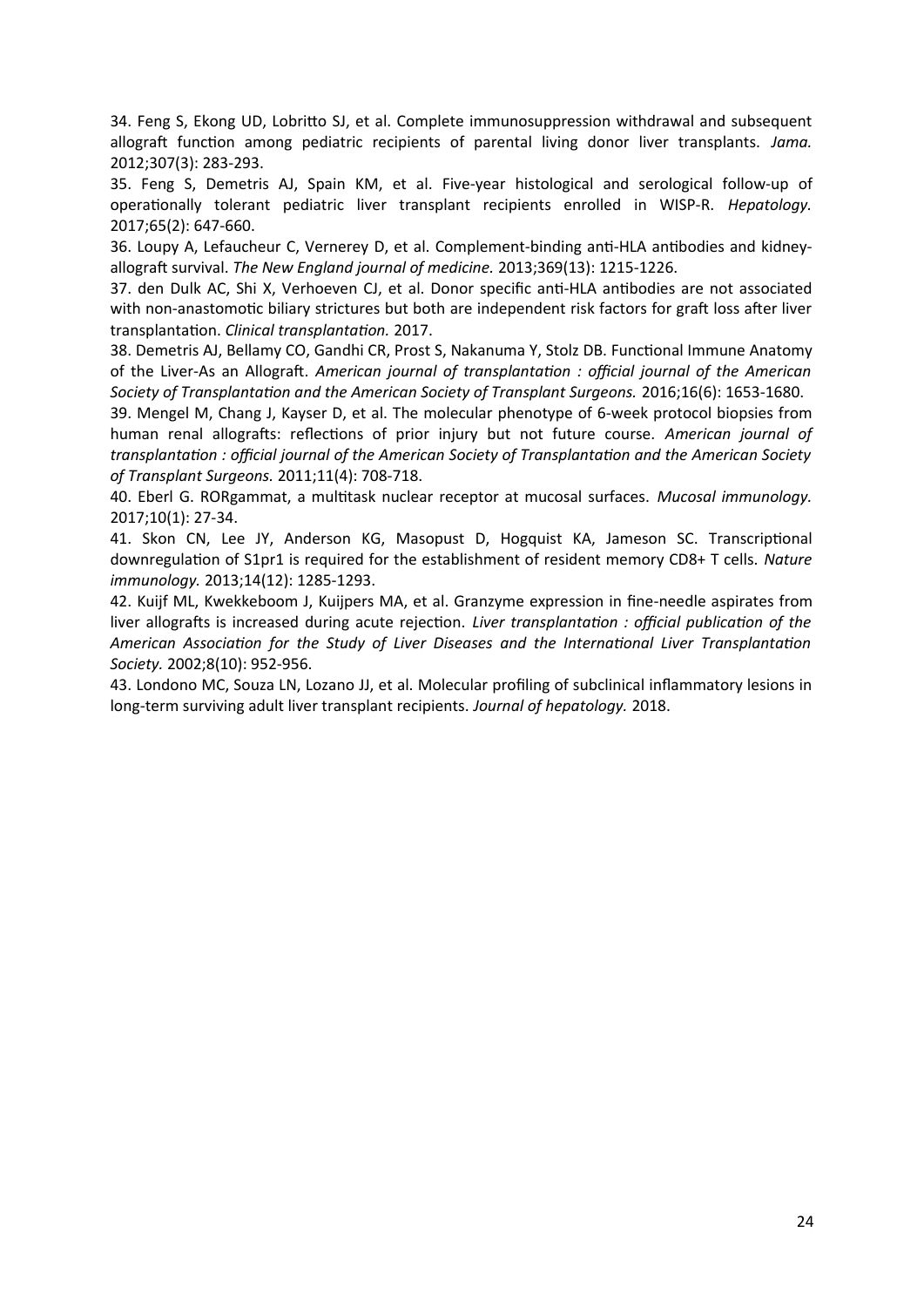**Table 1: Demographic and clinical characteristics of patients and liver biopsies available for intrahepatic gene expression**

### **analysis.**

| N              |    | Age at            | Time                        | <b>Sex</b><br>(male) | Immunosuppression prior to<br>biopsy             |            | <b>Therapy</b>  |                     |                |                | <b>ALT</b>     |                             | <b>AST</b> |                            | <b>AP</b> |                            |    |
|----------------|----|-------------------|-----------------------------|----------------------|--------------------------------------------------|------------|-----------------|---------------------|----------------|----------------|----------------|-----------------------------|------------|----------------------------|-----------|----------------------------|----|
|                |    | biopsy<br>(yrs)   | since<br>Tx (yrs)           |                      | <b>CNI/mTOR</b>                                  | <b>MMF</b> | Predni<br>solon | Mono/<br>duo/triple | <b>RAI</b>     | <b>HAI</b>     | LAF            | (times<br>ULN)              | N          | times<br>ULN)              | N         | (times<br>ULN)             | N. |
| <b>NHR</b>     | 25 | 50.0<br>$(22-69)$ | 1.00<br>$(0.45 -$<br>7.11)  | 48%                  | 64% Tac, 36%<br>CsA                              | 88%        | 72%             | 4/32/64 %           | 1.0<br>$(0-1)$ | 1.0<br>$(0-2)$ | 0.0<br>$(0-3)$ | 0.44<br>$(0.18 -$<br>1.09   | 25         | 0.63<br>$(0.39 -$<br>1.00  | 25        | 0.56<br>$(0.23 -$<br>1.07) | 21 |
| <b>subTCMR</b> | 36 | 52.0<br>$(21-66)$ | 1.96<br>(0.45-<br>27.58)    | 67%                  | 47% Tac, 47%<br>CsA, 3% no CNI,<br>3% Everolimus | 86%        | 83%             | 3/19/75 %           | 3.0<br>$(3-6)$ | 2.5<br>$(0-7)$ | 1.0<br>$(0-8)$ | 0.47<br>$(0.13 -$<br>1.80)  | 35         | 0.74<br>$(0.29 -$<br>1.54) | 35        | 0.75<br>$(0.23 -$<br>1.30) | 31 |
| <b>cTCMR</b>   | 16 | 45.5<br>$(18-76)$ | 0.68<br>$(0.19 -$<br>12.70) | 31%                  | 44% Tac, 56%<br>CsA                              | 94%        | 94%             | 0/13/88 %           | 4.0<br>$(3-6)$ | 4.0<br>$(2-9)$ | 1.0<br>$(0-2)$ | 3.35<br>$(2.10 -$<br>11.80) | 16         | 2.50<br>$(1.50 -$<br>5.50) | 16        | 2.15<br>$(1.20 -$<br>8.60) | 16 |

Medians with ranges or percentages are presented where appropriate. ALT, alanine transaminase; AP, alkaline phosphatase; AST, aspartate transaminase; CNI, calcineurin inhibitor; CsA, Cyclosporine A; cTCMR, clinical T cell-mediated rejection; HAI, Hepatic Activity Index; LAF, Liver Allograft Fibrosis; MMF, Mycophenolate mofetil; N, number; NHR, no histologic rejection; RAI, rejection activity index; subTCMR, subclinical T cell-mediated rejection; Tac, Tacrolimus; Tx, transplantation; ULN, upper limit of normal; yrs, years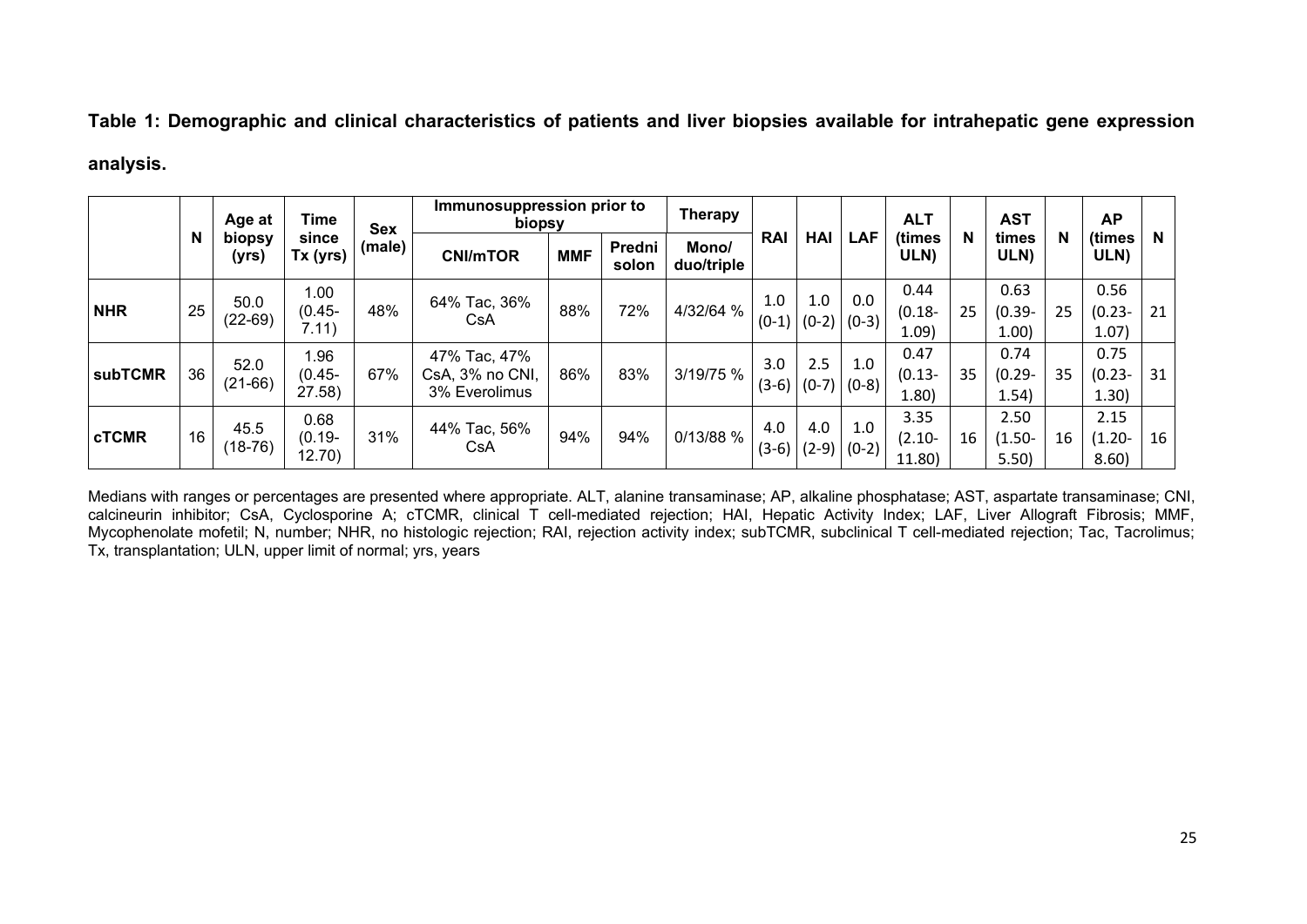|                                                                       | p value                                 |                                    |                     |                                     |                                                                                                                                                  |  |  |  |  |  |
|-----------------------------------------------------------------------|-----------------------------------------|------------------------------------|---------------------|-------------------------------------|--------------------------------------------------------------------------------------------------------------------------------------------------|--|--|--|--|--|
| <b>Ingenuity Canonical Pathways</b><br>with p values<10-10            | <b>NHR</b><br><b>VS</b><br><b>cTCMR</b> | <b>NHR</b><br><b>VS</b><br>subTCMR | subTCMR<br>vs cTCMR | DSA+ subTCMR<br>VS.<br>DSA- subTCMR | <b>Molecules</b>                                                                                                                                 |  |  |  |  |  |
| Th1 and Th2 Activation Pathway                                        | < 0.00001                               | < 0.00001                          | < 0.00001           | < 0.00001                           | IRF1,CD3E,IL2*,TGFB1,IFNG,HLA-DQB1,IL6,KLRC1,CD274,HLA-<br>DRA, HAVCR2, GATA3, CD8A, CD40LG, HLA-<br>DMA, STAT1, IL10, SOCS1, CD86, TBX21, S1PR1 |  |  |  |  |  |
| Th1 Pathway                                                           | < 0.00001                               | < 0.00001                          | < 0.00001           | < 0.00001                           | IRF1,CD3E,IL2*,IFNG,HLA-DQB1,IL6,KLRC1,CD274,HLA-<br>DRA, HAVCR2, GATA3, CD8A, CD40LG, HLA-<br>DMA, STAT1, IL10, SOCS1, CD86, TBX21              |  |  |  |  |  |
| T Helper Cell Differentiation                                         | < 0.00001                               | < 0.00001                          | < 0.00001           | < 0.00001                           | IL2*,TGFB1,IFNG,HLA-DQB1,IL6,HLA-DRA,GATA3,CD40LG,FOXP3,HLA-<br>DMA, STAT1, IL17A, IL10, RORC, CD86, TBX21                                       |  |  |  |  |  |
| Type I Diabetes Mellitus Signaling                                    | < 0.00001                               | < 0.00001                          | < 0.00001           | < 0.00001                           | IRF1,CD3E,IL2*,IFNG,HLA-DQB1,HLA-F,HLA-DRA,GZMB,HLA-<br>DMA, STAT1, BCL2, SOCS1, CD86                                                            |  |  |  |  |  |
| Communication between Innate and<br>Adaptive Immune Cells             | < 0.00001                               | < 0.00001                          | < 0.00001           | < 0.00001                           | CD83,IL2*,CD8A,CD40LG,IFNG,CXCL10,IL10,IL6,CD86,HLA-F,HLA-DRA,CXCL8                                                                              |  |  |  |  |  |
| <b>Allograft Rejection Signaling</b>                                  | < 0.00001                               | < 0.00001                          | < 0.00001           | < 0.00001                           | IL2*,CD40LG,IFNG,HLA-DQB1,HLA-DMA,IL10,CD86,HLA-F,HLA-DRA,GZMB                                                                                   |  |  |  |  |  |
| Altered T Cell and B Cell Signaling in<br><b>Rheumatoid Arthritis</b> | < 0.00001                               | < 0.00001                          | < 0.00001           | < 0.00001                           | IL2*,CD40LG,TGFB1,IFNG,HLA-DQB1,HLA-DMA,IL17A,IL10,IL6,CD86,HLA-DRA                                                                              |  |  |  |  |  |
| Autoimmune<br>Thyroid<br>Disease<br>Signaling                         | < 0.00001                               | < 0.00001                          | < 0.00001           | < 0.00001                           | IL2*,CD40LG,HLA-DQB1,HLA-DMA,IL10,CD86,HLA-F,HLA-DRA,GZMB                                                                                        |  |  |  |  |  |
| Graft-versus-Host Disease Signaling                                   | < 0.00001                               | < 0.00001                          | < 0.00001           | < 0.00001                           | IL2*,IFNG,HLA-DQB1,HLA-DMA,IL6,CD86,HLA-F,HLA-DRA,GZMB                                                                                           |  |  |  |  |  |
| Th <sub>2</sub> Pathway                                               | < 0.00001                               | < 0.00001                          | < 0.00001           | < 0.00001                           | GATA3.CD3E.IL2*.TGFB1.IFNG.HLA-DQB1.HLA-DMA.IL10.CD86.TBX21.HLA-<br>DRA, S1PR1                                                                   |  |  |  |  |  |
| Hepatic Fibrosis<br>Hepatic Stellate<br><b>Cell Activation</b>        | < 0.00001                               | < 0.00001                          | < 0.00001           | < 0.00001                           | CXCL9.COL4A1.CD40LG.TGFB1.IFNG.MMP9.STAT1.BCL2.IL10.IL6.HGF.CXCL8                                                                                |  |  |  |  |  |

## **Table 2: Molecular pathways overrepresented in intra-graft expression profiles of pairwise comparisons.**

\*not for DSA+ subTCMR vs DSA- subTCMR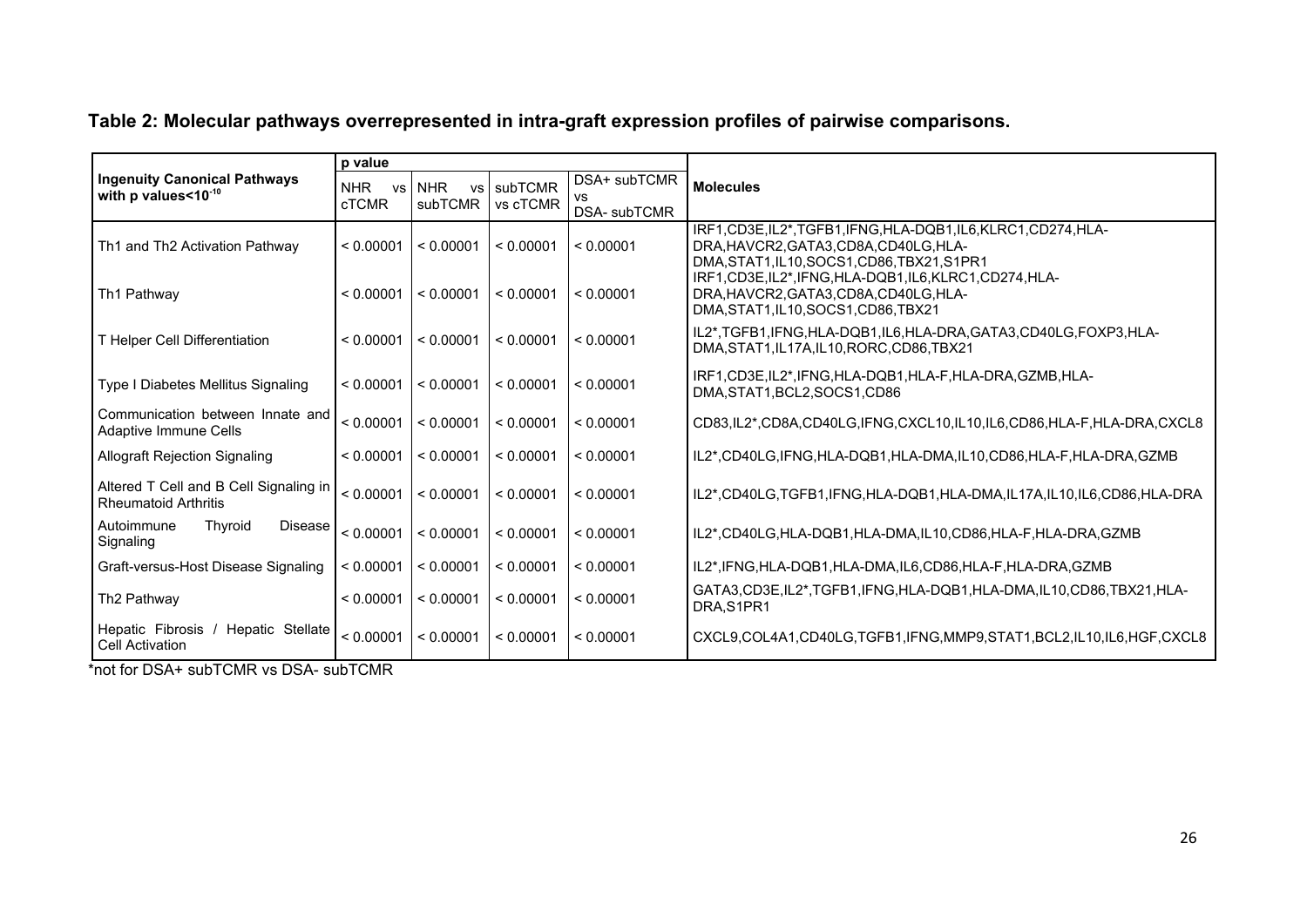## **Table 3: Demographic and clinical characteristics of patients and liver biopsies with subTCMR.**

|                                    |                                     | subTCMR (total)                               |                  | DSA+ subTCMR (A)     |                                | <b>DSA- subTCMR (B)</b> | p value     |                 |
|------------------------------------|-------------------------------------|-----------------------------------------------|------------------|----------------------|--------------------------------|-------------------------|-------------|-----------------|
|                                    |                                     | Median (range)                                | N                | Median (range)       | N                              | Median (range)          | N           | $(A \vee B)$    |
| <b>Patient number</b>              |                                     | 60                                            |                  | 13                   |                                | 44                      |             |                 |
| Age at Tx (yrs)                    |                                     | 47 (10-68)                                    |                  | 45 (12-62)           |                                | 50 (17-68)              |             | 0.676           |
| Sex (male)                         |                                     | 65%                                           |                  | 77%                  |                                | 66%                     |             | $0.520^{a}$     |
| <b>Biopsy number</b>               |                                     | 80                                            |                  | 19                   |                                | 52                      |             |                 |
| Age at biopsy (yrs)                |                                     | 50 (21-76)                                    |                  | $50(22-65)$          |                                | 52 (21-76)              |             | 0.790           |
| Time since Tx (yrs)                |                                     | 1.47 (0.25-27.58)                             |                  | 2.07 (0.49-18.52)    |                                | 1.97 (0.25-11.25)       |             | 0.258           |
|                                    | <b>CNI/mTOR</b>                     | 45% Tac, 53% CsA,<br>1% Everolimus, 1% no CNI | 26% Tac, 74% CsA |                      | 54% Tac, 44% CsA,<br>2% no CNI |                         | $0.058^{b}$ |                 |
| Immunosuppressio                   | Mycophenolate                       | 88%                                           |                  | 95%                  |                                | 87%                     |             | $0.673^a$       |
| n prior to biopsy                  | <b>Prednisolon</b>                  | 78%                                           |                  | 68%                  | 85%                            |                         | $0.178^{a}$ |                 |
|                                    | Therapy:<br>duo/<br>mono/<br>triple | 3/26/70%                                      |                  | 8/31/61%             |                                | 2/25/73%                |             | $0.564^{\circ}$ |
| <b>ALT (times ULN)</b>             |                                     | $0.51(0.13 - 1.97)$                           | 79               | $0.53(0.31 - 1.80)$  | 19                             | $0.51(0.13-1.97)$       | 52          | 0.184           |
| <b>AST (times ULN)</b>             |                                     | $0.74(0.29-1.90)$                             | 79               | $0.83(0.51-1.90)$    | 19                             | $0.74(0.29-1.80)$       | 52          | 0.307           |
| AP (times ULN)                     |                                     | $0.75(0.22-1.93)$                             | 73               | $0.92(0.48-1.93)$    | 18                             | $0.71(0.22-1.90)$       | 47          | 0.076           |
| gGT (times ULN)                    |                                     | $0.65(0.15-11.82)$                            | 79               | $0.58(0.26 - 11.82)$ | 19                             | $0.68(0.15-8.25)$       | 52          | 0.706           |
| <b>Bilirubin (times ULN)</b>       |                                     | $0.48(0.14-27.24)$                            | 79               | $0.52(0.29-1.33)$    | 19                             | $0.48(0.14-27.24)$      | 52          | 0.317           |
|                                    | total                               | $3(3-8)$                                      | 80               | $4(3-8)$             | 19                             | $3(3-6)$                | 52          | 0.015           |
|                                    | portal                              | $1(1-3)$                                      | 80               | $2(1-3)$             | 19                             | $1(1-3)$                | 52          | 0.014           |
| <b>RAI</b>                         | venous endothelial                  | $1(1-3)$                                      | 80               | $1(1-2)$             | 19                             | $1(1-3)$                | 52          | 0.044           |
|                                    | bile duct                           | $1(1-3)$                                      | 80               | $1(1-3)$             | 19                             | $1(1-2)$                | 52          | 0.114           |
|                                    | total                               | $3(0-10)$                                     | 80               | $3(1-6)$             | 19                             | $2(0-10)$               | 52          | < 0.001         |
|                                    | A (interface hepatitis)             | $0(0-2)$                                      | 80               | $1(0-2)$             | 19                             | $0(0-2)$                | 52          | 0.151           |
| <b>Hepatitis activity</b><br>index | <b>B</b> (confluent necrosis)       | $0(0-5)$                                      | 80               | $0(0-1)$             | 19                             | $1(1-2)$                | 52          | 0.468           |
|                                    | C (lobular inflammation)            | $1(0-2)$                                      | 80               | $1(0-2)$             | 19                             | $0(0-2)$                | 52          | 0.003           |
|                                    | D (portal inflammation)             | $1(0-3)$                                      | 80               | $2(1-3)$             | 19                             | $1(0-3)$                | 52          | 0.001           |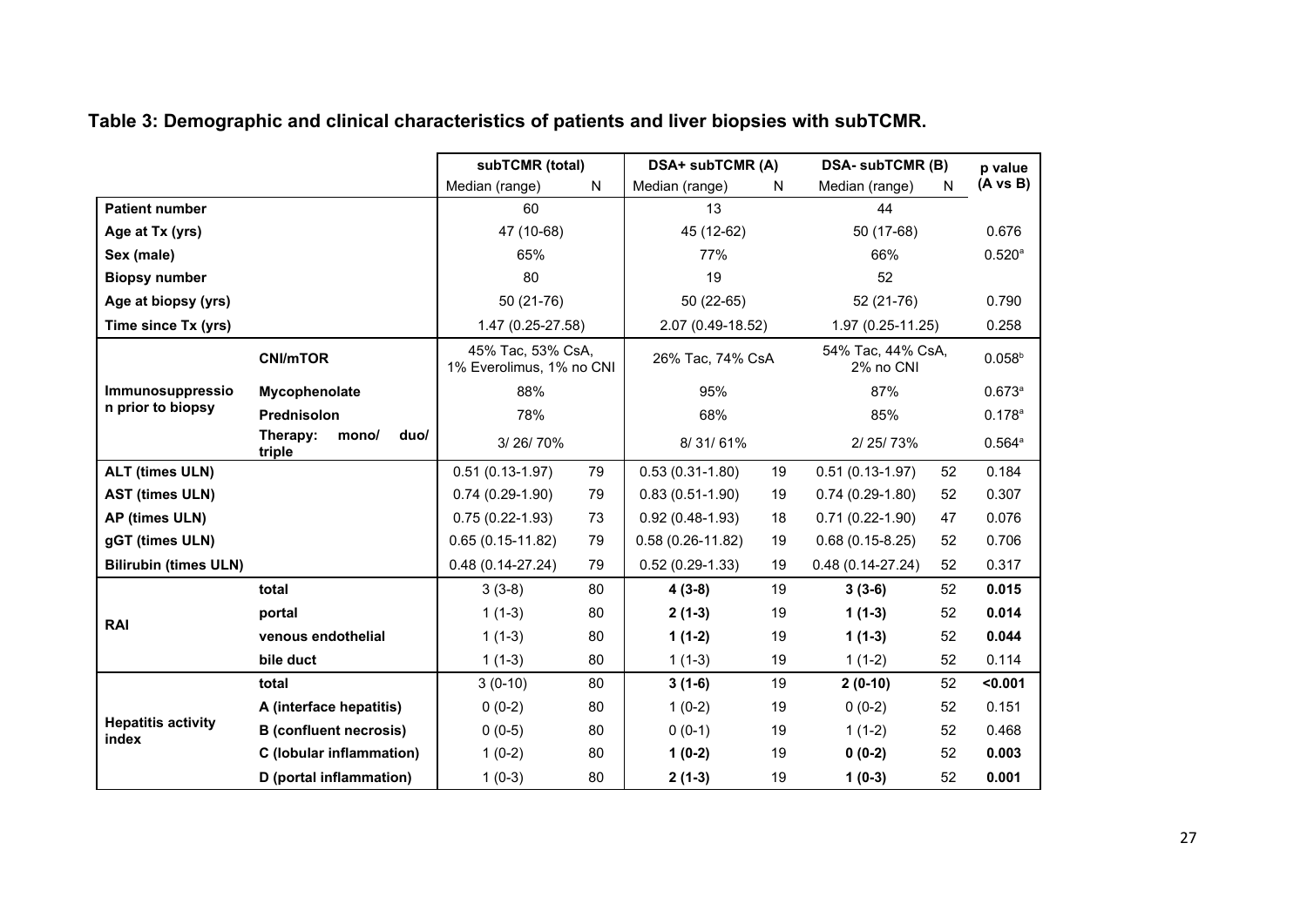| <b>Central perivenulitis</b>     | $0(0-4)$                    | 80       | $0(0-2)$   | 19       | $0(0-4)$   | 52       | 0.007   |         |
|----------------------------------|-----------------------------|----------|------------|----------|------------|----------|---------|---------|
| <b>Portal microvasculitis</b>    | $0(0-2)$                    | 76       | $1(0-1)$   | 17       | $0(0-2)$   | 50       | 0.004   |         |
| <b>Ductular reaction</b>         | $1(0-2)$                    | 76       | $1.0(0-2)$ | 17       | $0.5(0-2)$ | 50       | 0.001   |         |
| Nodular regenerative hyperplasia | $0(0-1)$                    | 76       | $0(0-1)$   | 17       | $0(0-1)$   | 50       | < 0.001 |         |
|                                  | total                       | $0(0-5)$ | 79         | $0(0-2)$ | 18         | $0(0-1)$ | 52      | 0.019   |
| <b>NAS</b>                       | steatosis                   | $0(0-2)$ | 79         | $0(0-1)$ | 18         | $0(0-1)$ | 52      | 0.021   |
|                                  | ballooning                  | $0(0-2)$ | 79         | $0(-)$   | 18         | $0(-)$   | 52      | 1.000   |
|                                  | <b>lobular inflammation</b> | $0(0-1)$ | 79         | $0(0-1)$ | 18         | $0 (-)$  | 52      | 0.003   |
| Ishak fibrosis stage             | F (periportal fibrosis)     | $1(0-5)$ | 80         | $1(0-5)$ | 19         | $1(0-5)$ | 52      | 0.033   |
|                                  | total                       | $1(0-8)$ | 80         | $2(0-8)$ | 19         | $1(0-5)$ | 52      | 0.002   |
| Liver<br>allograft               | portal tract fibrosis       | $1(0-3)$ | 80         | $1(0-3)$ | 19         | $1(0-3)$ | 52      | 0.010   |
| fibrosis score                   | sinusoidal fibrosis         | $0(0-2)$ | 80         | $0(0-2)$ | 19         | $0(0-1)$ | 52      | $0.001$ |
|                                  | perivenular fibrosis        | $0(0-3)$ | 80         | $0(0-3)$ | 19         | $0(0-2)$ | 52      | 0.031   |

Medians with ranges or percentages are presented where appropriate. ALT, alanine transaminase; AP, alkaline phosphatase; AST, aspartate transaminase; CNI, calcineurin inhibitor; CsA, Cyclosporine A; DSA, donor-specific anti-human leukocyte antigens antibodies; gGT, gamma-glutamyltransferase; N, number; NAS, nonalcoholic fatty liver disease Activity Score; RAI, rejection activity index; subTCMR, subclinical T cell-mediated rejection; Tac, Tacrolimus; Tx, transplantation; ULN, upper limit of normal; yrs, years. a: Fisher-Exact-Text; b: Chi square test. All other comparisons between A and B are done with the Mann-Whitney U test.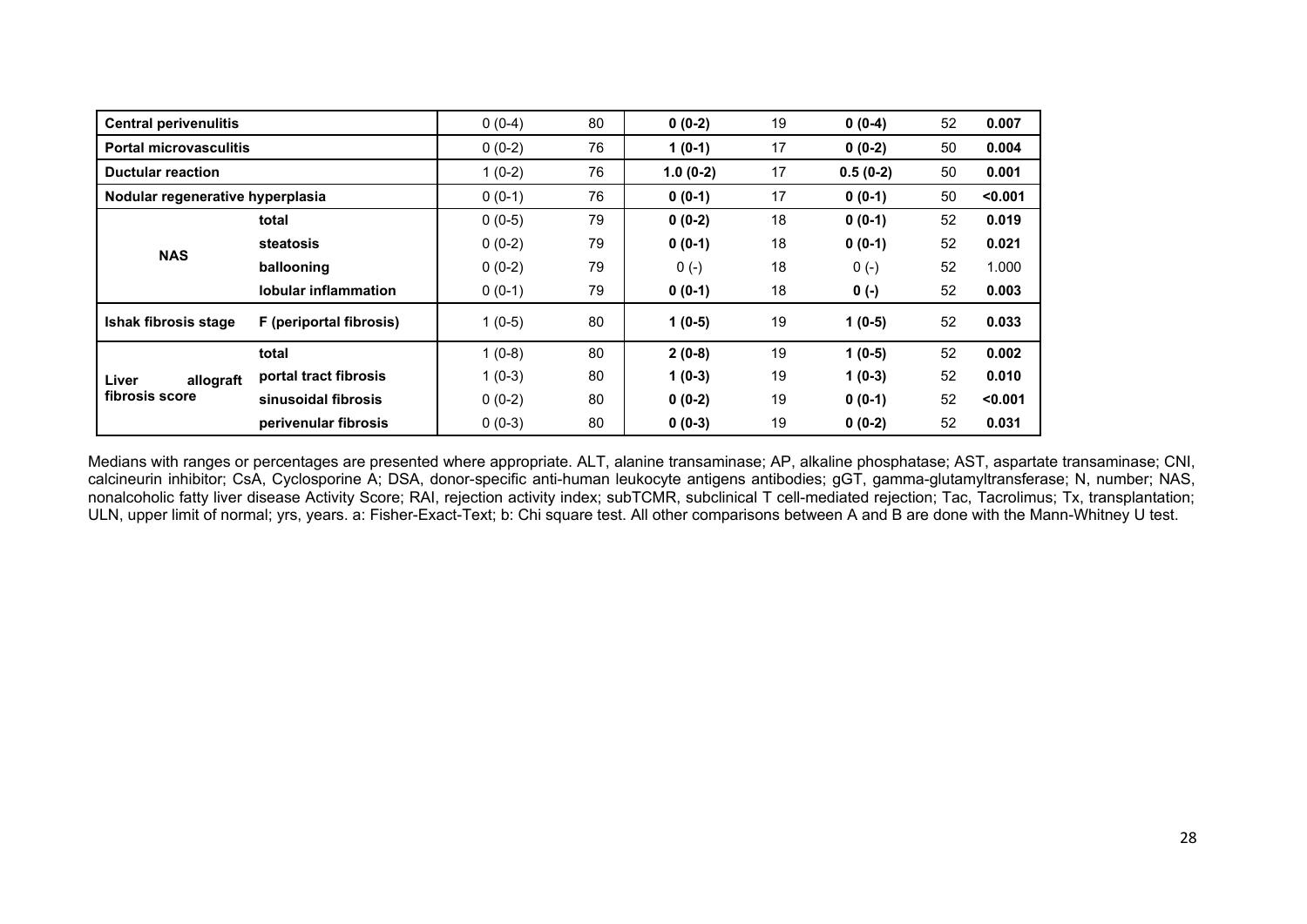### **Figure Legends**

### **Figure 1: Patient selection strategy.**

Flow chart outlining availability and selection of biomaterial for this study. The definition of no histological rejection (NHR), subclinical T cell-mediated rejection (subTCMR) and clinical TCMR (cTCMR) is outlined in more details in the method section. (\*matching as far as possible – see Table 1).

# **Figure 2: Intermediate expression of genes associated with rejection, immunoregulation and endothelium in grafts with subTCMR**.

Analysis of intrahepatic gene expression of 93 markers for rejection (RM), endothelial cells (ECM), immunoregulation (IM), T cell exhaustion (TCEM) and spontaneous operational tolerance (SOTM). A) Principal component analysis (PCA), calculated using –ΔCt values of all 93 measured genes (Table S2), showed a distinct clustering of biopsies with no histologic rejection (NHR; n=25) and clinical T cell-mediated rejection (cTCMR; n=16), while those with subclinical TCMR (subTCMR; n=36) overlapped with both others. B) Heat map summarizing the genes with significantly different expression upon PCA in the three rejection states (p<0.05; FDR<0.079). Transcripts are also listed in Table S3**.** C) Genes that were expressed significantly different upon PCA were exemplarily chosen to visualize the presence and functional states of total T cell (CD3e), cytotoxic T cell (CD8A) with their effector protease granzyme B (GZMB) and regulatory T cells (FOXP3) with their activation marker LRRC32. The sphingosine-1-phosphate receptor 1 (S1PR1) is involved in lymphocytes trafficking and downregulated upon T cell activation in inflamed tissue. Horizontal bars represent the median and error bars the interquartile range. \*p<0.05,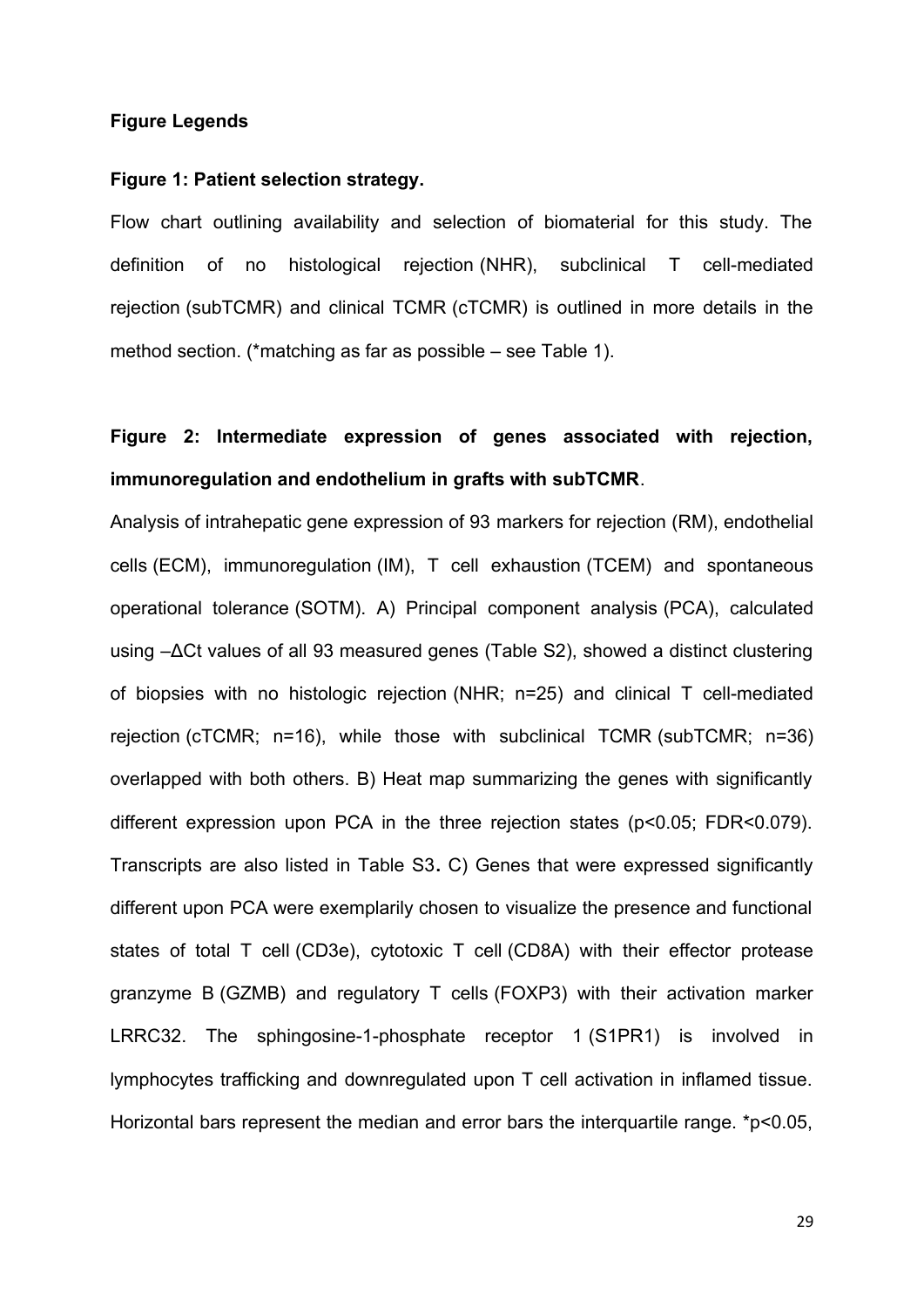\*\*p<0.01, and \*\*\*p<0.001, n.s.: not significant p≥0.05 in the Kruskal-Wallis test with Dunn's multiple comparison post hoc test.

### **Figure 3: Donor specific antibodies in subTCMR.**

A) All available blood samples paired to liver biopsies (n=365) in our program were screened for DSA. The frequency of DSA in those blood samples are depicted for the whole program (n=100), subclinical T cell-mediated rejection (subTCMR) and the comparators with no histologic rejection (NHR) and clinical TCMR (cTCMR). #: There was no significant enrichment of specificities in the subTCMR cohort compared to the total cohort (Chi square test). B) The specificities of DSA are depicted for subTCMR and the total biopsy program. C) Main differences of histopathological scores between subTCMR with (DSA+) and without DSA (DSA-) (Mann-Whitney-U test). Minor differences are outlined in Table S1?. \*p<0.05, \*\*p<0.01 and \*\*\*p<0.001, n.s.: not significant p≥0.05.

## **Figure 4: Upregulation of genes mostly associated with rejection and T cell exhaustion in DSA positive subTCMR.**

Analysis of intrahepatic gene expression of 93 markers for rejection (RM), endothelial cells (ECM), immunoregulation (IM), T cell exhaustion (TCEM) and operational tolerance (SOTM). A) Principal component analysis (PCA), calculated using –ΔCt values of all 93 measured genes (Table S2), showed a distinct clustering of biopsies with subclinical TCMR with DSA (DSA+ subTCMR; n=8) and those without (DSA- subTCMR; n=13). B) Heat map summarizing the genes with significantly different expression upon PCA in DSA+ and DSA- subTCMR (p<0.033; FDR<0.01). Transcripts are also listed in Table S4. C) Heat map summarizing the genes with significantly different expression upon PCA in no histologic rejection (green), clinical